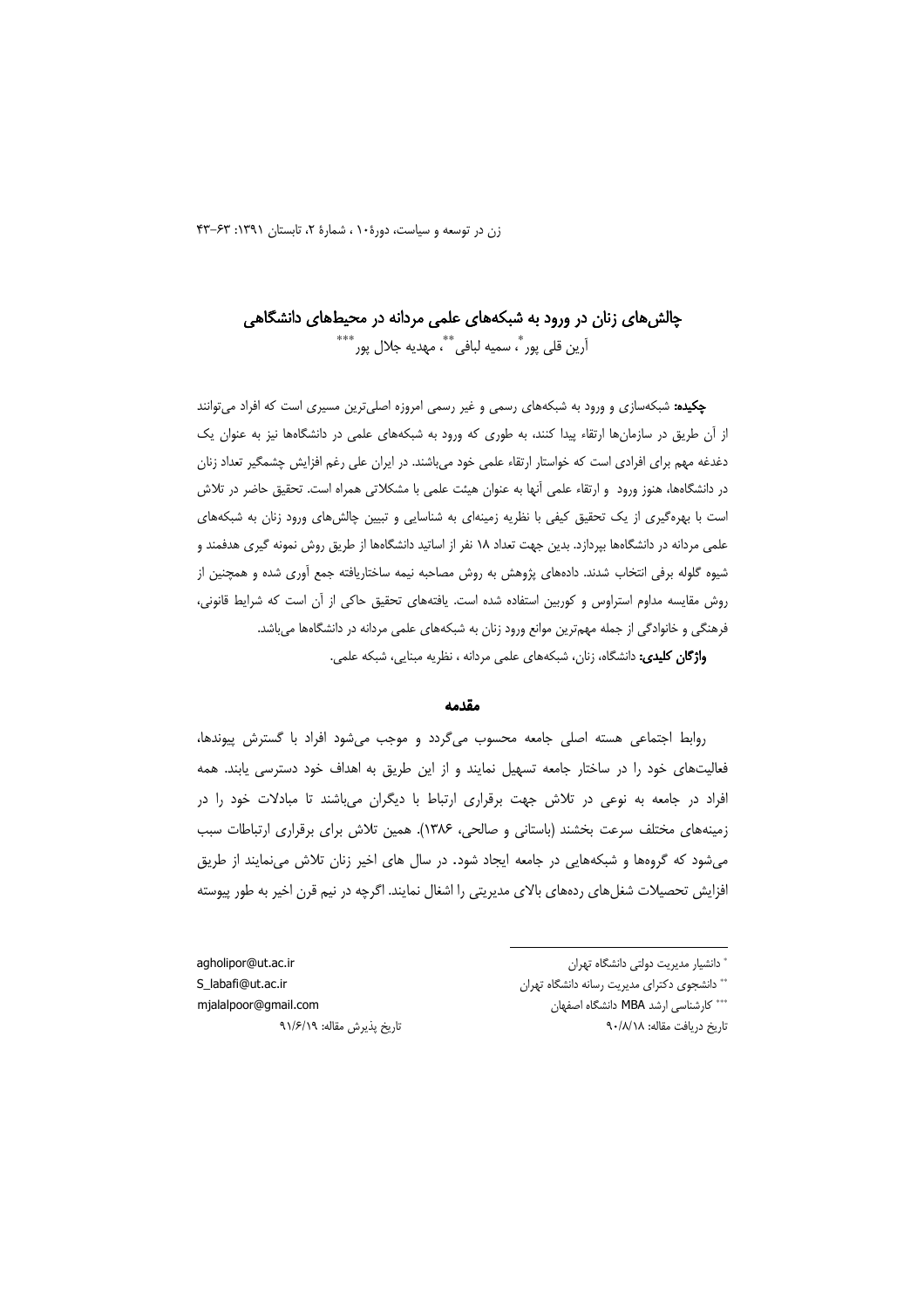ورود زنان به محیط کار در حال افزایش بوده است، اما نسبت به مردان در پیشرفت شغلی، اکتساب پست و سطوح جبران خدمات از اولویت کمتری برخوردارند (کارنامه و اکبری، ۱۳۸۴). زنان معمولاً در ورود به شبکهها و گروههای اجتماعی با موانع غیرقابل نفوذ و سقف شیشهای مواجه می،شوند و این امر مانع رسیدن آنان به ردههای بالای سازمانی میگردد (موریسن،۱۹۸۷). بر طبق مطالعات، شبکهسازی برای موفقیت در مسیر حرفهای، مورد نیاز است، شبکهها معمولاً شامل ارتباط با همکاران متنوع برای منفعت بردن از ارتباطات کاری متقابل می باشد (ایبرا،۱۹۹۲) مهمترین ویژگی شبکهها ارتباطات غیررسمی با کسانی است که در حال حاضر اعضای کلیدی سازمان به حساب میآیند (جاردیم و اینینگ ۱۹۹۷). یکی از این محیطها که شبکهها در آن مهم میباشند دانشگاهها هستند. مشاهدات نشان میدهد شبکههای دانشگاهی نیز مانند دیگر شبکهها، زنان را کمتر می پذیرند.

علی رغم تحقیقاتی که در حوزه مسائل و مشکلات زنان انجام شده تحقیقات اندکی در ارتباط با مشکلات و چالش های زنان در ورود به شبکههای علمی در دانشگاهها انجام شده است. نبود یک چارچوب نظری جامع، محققان پژوهش حاضر را بر آن داشت تا به تبیین چالشهای ورود زنان به این شبکهها در دانشگاهها با استفاده از روش تحقیق کیفی بپردازند. محققان به علت وجود تعداد زیادی مردان مسن در این شبکهها و همچنین نامگذاری صورت گرفته در ادبیات موضوع، این شبکههای اجتماعی درون دانشگاهها را «شبکه های مردانه»<sup>۱</sup> نامیدهاند. شبکههای مردانه در این نامگذاری کنایه از گروهی از مردان است که به روابط موجود در این شبکهها وابستگی و تعصب فراوان دارند و آن را برای ورود زنان بسته نگه داشتهاند. با توجه به نبود چارچوب نظری جامع در خصوص چالشهای ورود زنان به شبکه های مردانه در دانشگاهها، در تحقیق حاضر از روش نظریه مبنایی استفاده شده است که در نهایت منجر به ارائه یک چارچوب تئوریک در حوزہ مذکور می گردد.

# حوزه مفهومی و ملاحظات نظری

### شبکههای اجتماعی

وارنر<sup>۲</sup> (۱۹۹۳) شبکه را فرآیند برقراری ارتباط با افراد موجود درون شبکه اجتماعی و حفظ و نگهداری این ارتباط تعریف می کند. شبکه، مجموعهای از روابط، پیوندها و گرهها در میان افراد است که بر اساس

 $2.$  Warner

 $<sup>1</sup>$ . Male network</sup>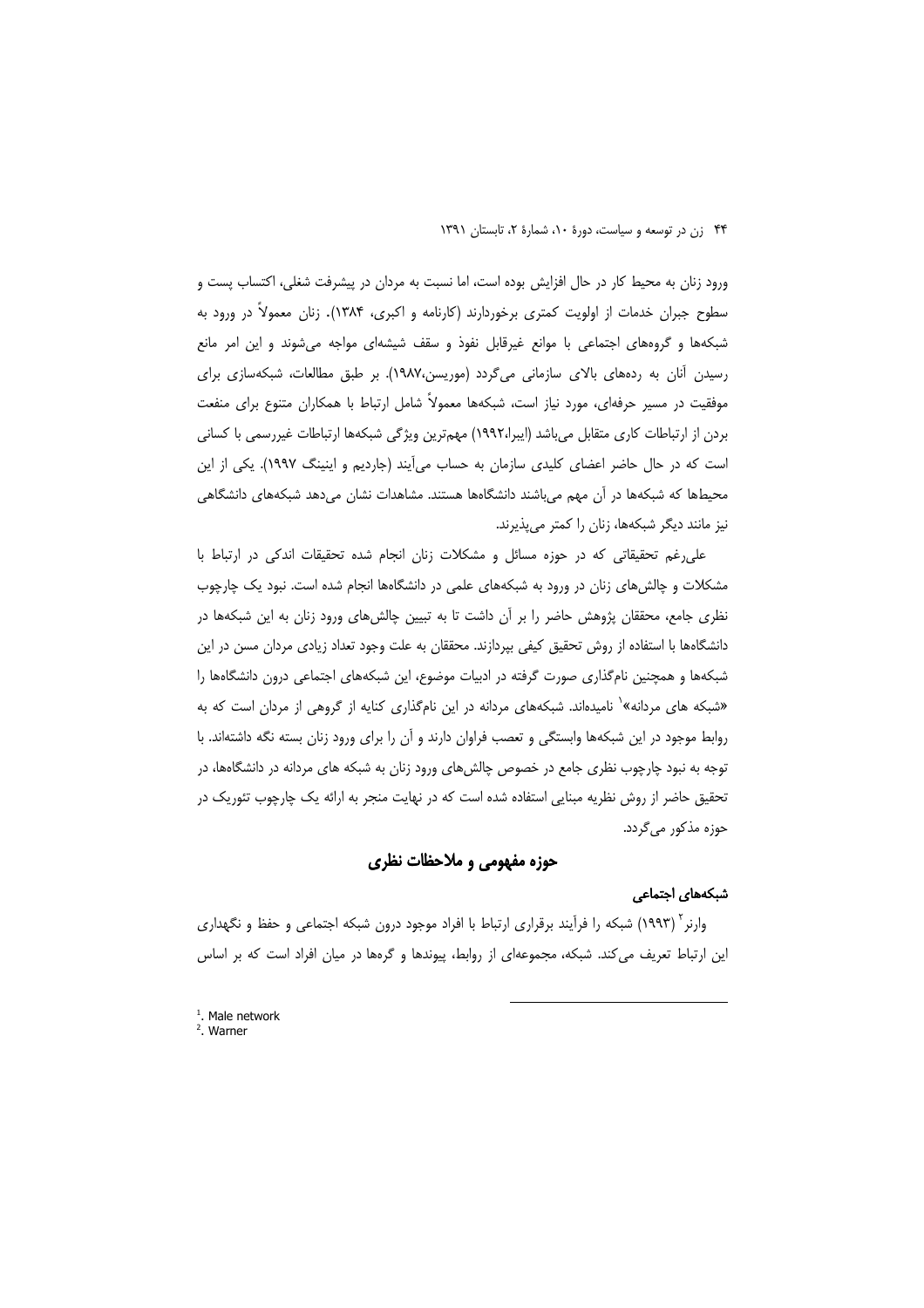ارتباط متقابل بین افرادی که برای نگهداری این ارتباط پافشاری می کنند، تشکیل میشود و این ارتباط میتواند به صورت تبادلات اطلاعاتی یا پیوندهای دوستی باشد (ایسراییل و رندس، ۱۹۸۷). شبکهها در توسعه هویت و خودباوری فرد بسیار مهم هستند. از طریق شبکههاست که افراد ارتباطات خود را با دیگران ایجاد میکنند. مسأله اصلی در دیدگاه شبکه، روابط است و واحد تشکیل دهندهی ساخت جامعه، شبکههای تعاملی هستند (ولمان، ۱۹۸۸). شبکهها معمولاً شامل ارتباط با همکاران متنوع برای منفعت بردن از ارتباطات کاری متقابل میباشد (ساین و همکاران، ۲۰۰۶). پیوندهای گوناگون، حمایتهای اجتماعی متنوعی را برای اعضای شبکه فراهم میسازند. به عبارت دیگر، با تنوع روابط، افراد به طیف وسیعی از حمایتهای مختلف دست می بابند. حمایتهای اجتماعی افراد را قادر می سازد تا توانایی رویارویی با مشکلات روزمره و بحرانهای زندگی را داشته باشند (ولمان، ۱۹۹۲).

امروزه بسیاری از سازمان ها مفهوم شبکه را در روابط داخلی خود درک کردهاند (ایبارا ۲۰۰۰ و لینهن، ۲۰۰۱). شبکهسازی مجموعهای از فعالیتهای افراد به منظور توسعه، حفظ و نگهداری ارتباط با کسانی است که دارای قدرت و توان بالقوه برای کمک به اعضای شبکه در زمینههای کاری و حرفهای هستند. در داخل شبکهها تسهیم قابل ملاحظهای از اطلاعات، منابع، مهارتها و اقدامات سازمانی وجود دارد. درک و دریافت هنجارها، ارزشها و اهداف سازمانی با کمک شبکهها، جزء مهمی در ارتباط موفق اعضاء سازمانها از جمله دانشگاه است. هرچند، دسترسی به شبکههای سازمانی و اجتماعی همیشه یکسان نیست (تیمبرلک، ۲۰۰۵). پیامدهای مهمی در پیوستن به یک شبکه به خصوص برای تازه واردها در سازمانها وجود دارد. از طریق عضویت در شبکههای اجتماعی و سازمانی است که کارکنان می توانند احترام همکاران خود را به دست آورند. شبکهها تعهد و وفاداری بین اعضا و حمایت سازمانی را به وجود میآورند (گيرين، ۱۹۸۲).

عضویت در شبکهها برای موفقیت در مسیر حرفهای مورد نیاز است (باک و اینچی، ۲۰۱۰). ورود به جوامع شبکهای، برای همگان ممکن نیست و افراد، بر اساس شاخصهها و ویژگیهایی، از امکان یا عدم امکان ورود و فعالیت در جوامع شبکهای برخوردار میشوند. به عبارت دیگر، افراد قبل از ورود به جوامع شبکهای، باید از فیلترهایی عبور کنند که ممکن است نخست مانع از ورود ایشان به چنان جوامعی بشود، دوم، ممکن است ایشان را به سوی شبکههای خاصی هدایت کند.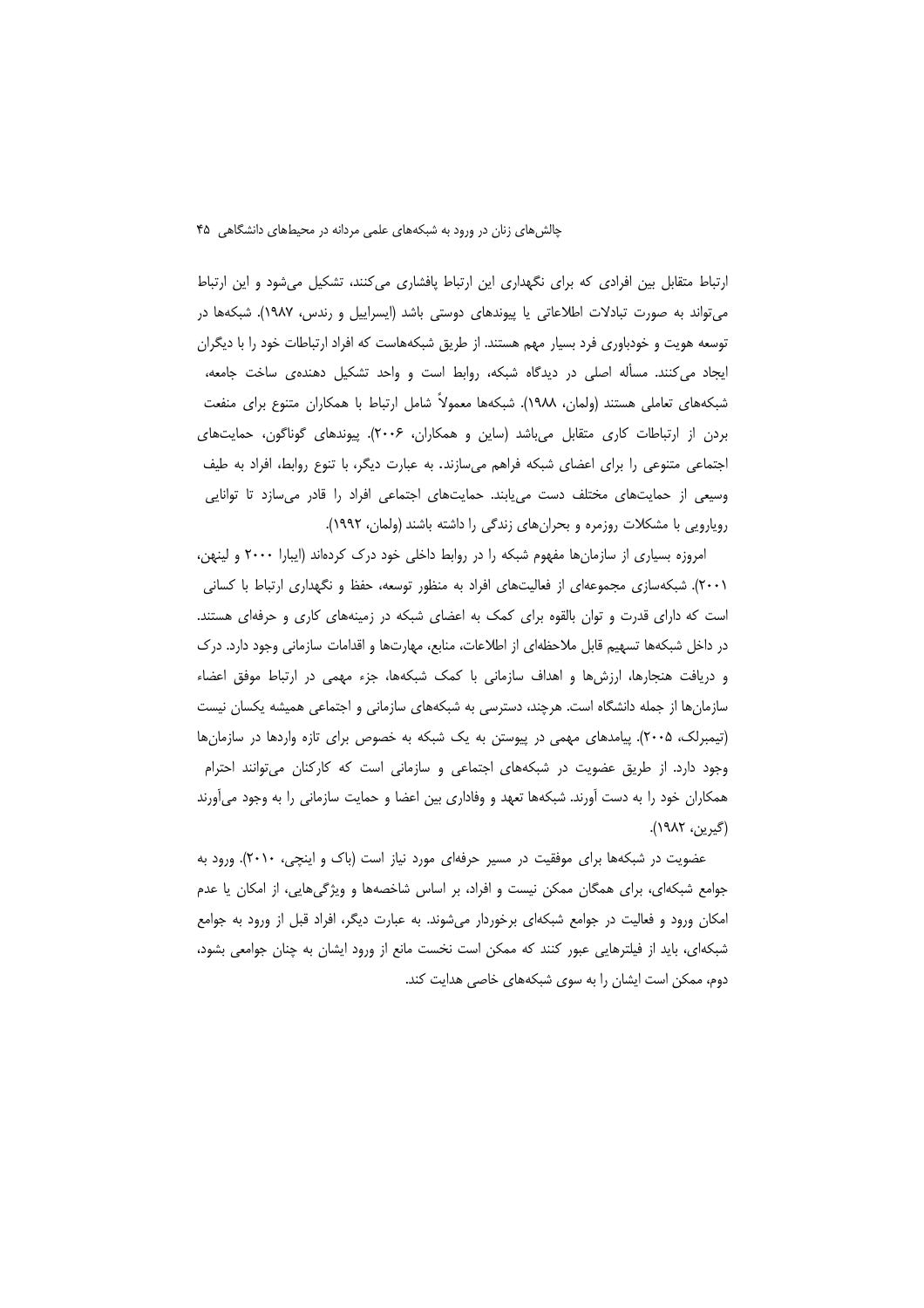# ویژگیهای شبکه زنان و مردان

با جستجو در ادبیات موضوع، تحقیقاتی که به ویژگیهای شبکهها برای زنان و مردان پرداخته، در قالب جدول ذكر گرديد.

| نتايج                                                                                       | نويسنده                      |  |
|---------------------------------------------------------------------------------------------|------------------------------|--|
| شبکهها برای زنان و مردان مهم است، زنان از طریق ارزشهایی مثل اطلاعات و تخصص به شبکهها        | ایبرا (۱۹۹۲)                 |  |
| دسترسی پیدا می کنند.                                                                        |                              |  |
| مردان از شبکهها به عنوان ابزاری برای رسیدن به اهداف استفاده میکنند همکاران زیادی دارند،     |                              |  |
| حمایت مالی و رفاقت کاری را در نظر میگیرند، زنان جنبه احساسی و حمایتی شبکه را در نظر دارند   | بارک و همکاران<br>1994       |  |
| و خویشاوند، دوستان زیادی دارند.                                                             |                              |  |
| زنان مشروعیت کمتری در ورود به شبکهها در سازمان دارند زنان میتوانند از طریق معرفی حامیان به  | براک ۱۹۹۵                    |  |
| شبکه سازمان وارد شوند.                                                                      |                              |  |
| شبکههای زنان و مردان از نظر ساخت اندازه و ترکیب تفاوتهای قابل ملاحظهای ندارند، اما از نظر   | باستانی و                    |  |
| خصوصیات تعاملی و کارکردی متفاوت میباشند. همچنین زنان انواع زنانهتر حمایت عاطفی و مردان      | صالحی ۱۳۸۶                   |  |
| انواع مردانهتر حمایت مالی و اطلاعاتی را فراهم میکنند.                                       |                              |  |
| زنان روابط قوی در یک گروه کوچک از افراد ایجاد میکنند، مردان روابط ضعیفی با گروه بزرگی از    | هیگینز و کرام                |  |
| ا فراد ایجاد میکنند.                                                                        | $\mathsf{Y}\cdots\mathsf{Y}$ |  |
| مردان سرمایه اجتماعی را با حرکت در محیطهای پر از شکافهای ساختاری و فرصتهایی برای            |                              |  |
| مبادله اطلاعات و قدرت ایجاد می کنند و زنان در شبکههای کوچک و محدودیت زیاد به موفقیت دست     | برت ۱۹۹۲                     |  |
| مىيابند.                                                                                    |                              |  |
| روابط ضعیف بیش از روابط قوی در شبکهها اهمیت دارد. این امر زنان را در شرایط ضعیفتر نسبت به   |                              |  |
| مردان قرار میدهد، زیرا شبکههایی که به وسیله زنان شکل میگیرد روابط قوی در بین یک گروه        | گرانوتر ۱۹۷۳                 |  |
| کوچک و پیوسته ایجاد میکنند. مردان روابط ضعیفتری در شبکه بزرگتری از افراد به نمایش           |                              |  |
| مي گذارند.                                                                                  |                              |  |
| زنان در محیطی با تسهیم اطلاعات بیشتر و ارتباط نزدیک موفقترند، وقتی به موفقیت دست می یابند   |                              |  |
| به آسانی زنان دیگر را در شبکههایشان به حساب میآورند و گرایش دارند که به دیگران پیشنهاد دهند |                              |  |
| و نصیحت کنند و روابط قوی حمایتی احتمال ارتقا به سطوح بالای اجرایی را افزایش میدهد. مردان    | حسن پور و<br>نیاکان ۱۳۸۶     |  |
| در شبکههای کارآفرینانه با محدودیت کم و فرصت زیاد در دستیابی به قدرت و اطلاعات موفقترند      |                              |  |
| در محیط رقابتی با روابط دوستانه کمتر راحت هستند.                                            |                              |  |

جدول شماره (١): بررسی ادبیات پژوهشی شبکهها

# شبکههای مردانه در دانشگاهها

در دانشگاه به عنوان مهد تمدن و توسعه کشورها نیز مفهوم شبکه از جمله «شبکه مردانه» نمود بارزی دارد (ایبرا،۱۹۹۲). دانشگاهها مکانهای مهم برای شکلگیری شبکههای اجتماعی هستند. شبکههای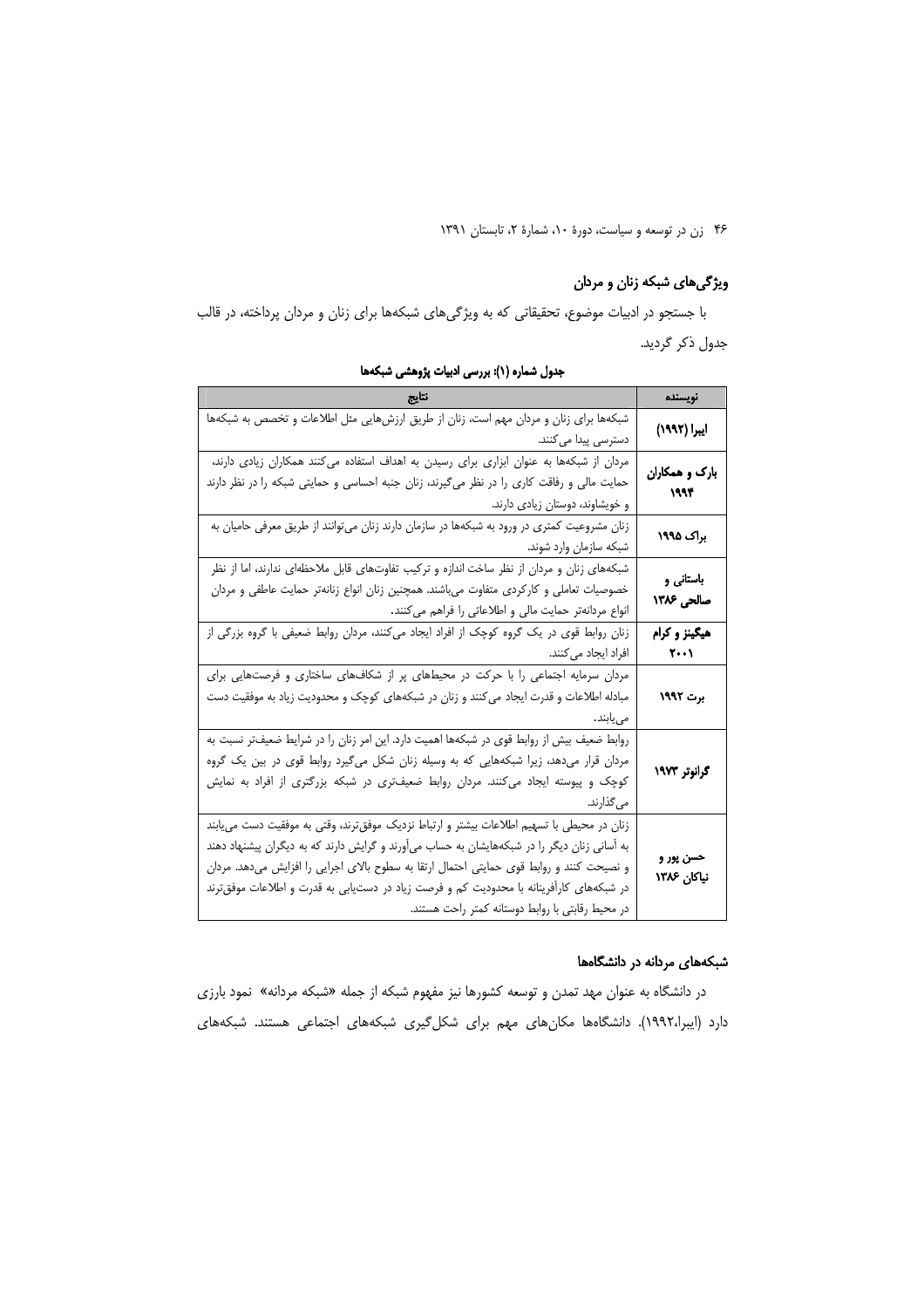اجتماعی می توانند اثرات گستردهای را ایجاد نمایند و یک کانال مهم برای انتقال اطلاعات باشند (ایندیس،  $\mathcal{X} \cdot \mathcal{Y}$ 

وجود شرایط خاص رقابتی و ارتقای کاری و علمی بین اعضای هیئت علمی و جوّ مخصوص دانشگاهها، بروز روابط بین فردی و گروهی را در بین آنها امری ضروری و اجتناب ناپذیر نموده است. بنابراین در دانشگاهها شبکههایی مشاهده می شود که دربرگیرنده مجموعهای از اساتید و اعضای هیئت علمی مسن و باسابقه است که این افراد همکاریِهایی با یکدیگر دارند از جمله: انتشار مقاله، چاپ کتاب، امضاء قراردادهای علمی و صنعتی. این شبکهها همچنین در گزینش هیئت علمی نیز نقش مهمی دارند (روپر،  $.(\lambda)^{\circ}$ 

برخی مواقع این شبکهها به حدی قدرتمند می شوند که کلیه تصمیم گیریها در مورد سیاست و مدیریت دانشکدهها را بر عهده میگیرند. برای مثال بدون آشنایی با شبکهها و حزبهای موجود در دانشگاه، بهترین فارغ التحصیلان شانس کمی برای ارتقا و کسب مقام علمی دارند. گفته میشود در دانشکدهها، مهم چیزی که میدانید نیست، مهم کسانی هستند که شما آنها را میشناسید (روپر، ۱۹۸۰).

# چالش های ورود زنان به شبکههای مردانه در دانشگاهها

زنان معمولاً از شبکههای مردانه که شامل تعدادی از مردان با قدرت است دور نگه داشته میشوند و مردان تمایلی برای عضویت زنان در شبکههای خود ندارند (لینهن، ۲۰۰۰ و ۲۰۰۱). علی رغم، تفاوتهای اندکی که در رفتارهای کاری مردان و زنان وجود دارد، زنان دسترسی کمتری به شبکههای غیر رسمی دارند و از روابط غیر رسمی با همکاران مرد بی بهره هستند (براس و همکاران، ۲۰۰۴).

بررسی ها حاکی از آن است که در سال های اخیر تعداد زنان ارتقاء یافته به مشاغل مدیریتی در دانشگاهها افزایش یافته است ولی آنان هنوز از سهم اندکی از کل مشاغل در دانشگاهها برخوردارند (زکیلکی، ۸۴). در حالی که عضویت در شبکههای مردانه در دانشگاهها بر امکان نفوذ زنان در تصمیمگیریها تأثیرگذار است، زنان نمی توانند به راحتی درون این شبکههای مردانه ورود پیدا کنند. به دلیل تبعیض جنسیتی، زنان کمتر در مرکز شبکههای مردانه قرار دارند و دسترسی کمتری به ائتلافهای اصلی مردانه دارند و به دلیل دسترسی نداشتن به سطوح بالای گروههای مردانه و به خاطر اهمیت آنها در پیشرفت علمی و نفوذ در دانشگاهها، زنان مزیتهای زیادی را از دست میدهند.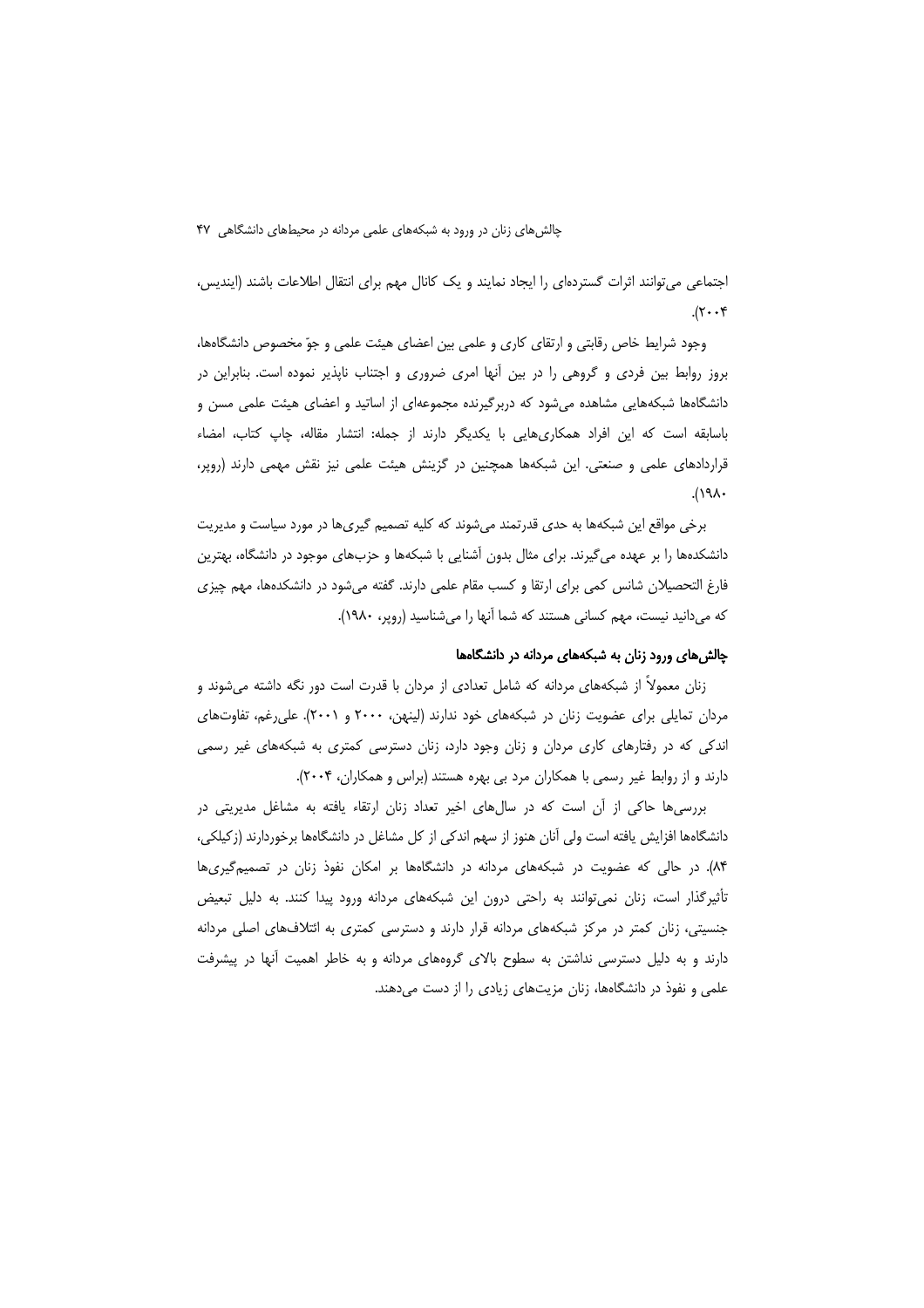ملاقاتهای غیر رسمی درون شبکهها در دانشگاهها، مزایای زیادی برای مردان نسبت به زنان ایجاد می کند، زنان از شبکههای ارتباطی غیر رسمی در دانشگاه محرومند زیرا: ۱– مردان اغلب در کنار فردی از جنس مخالف راحت نیستند. ٢- زنان مشكلات زیادی در دسترسی به شبكههای غیر رسمیدارند. ۳- مردان گروه مسلط در دانشگاه هستندکه میخواهند تسلط خود را با محروم کردن عمدی زنان از ارتباطات غیر رسمی حفظ کنند (براس، ۱۹۸۵). مردان معمولاً به علت کمتر بودن مسئولیتهای خانهداری اوقات بیشتری را با اعضای این شبکههای علمی در دانشگاهها میگذرانند در حالی که زنان وقت کمتری برای فعالیتهای مرتبط با شبکه و ارتباط با افراد دارند. در تحقیقی زنان باور داشتند که دلیل عدم ورود زنان در شبکههای مردانه در دانشگاهها، در اقلیت بودن زنان است و دور ماندن زنان از گروههای مردان باعث دائمی شدن روشهای مردانه، سنتها و نگرشهای منفی علیه زنان در دانشکدهها است. اثرات زیانآور این امر شامل عدم پیشرفت و ارتقای علمی زنان به سطوح بالاتر، تبعیض و استرس خواهد بود (لينهلن، ٢٠٠١).

ادبیات موضوع نشان می دهد که زنان دسترسی برابر به شبکههای داخل دانشگاهها ندارند که مانع مهمی در دستیابی آنها به قدرت شده است. اگر زنان نیز به این شبکهها دسترسی پیدا می کنند، از آنجا که به طور معمول ارتقای سریعتر و دیگر مزایا در داخل این شبکهها برای مردان وجود دارد، شبکهها برای زنان زیاد اثربخش نیستند. یعنی نه تنها زنان برای ورود به این شبکهها دچار مشکل هستند، بلکه پس از راهیابی به این شبکهها نیز در مورد آنها تبعیض صورت میگیرد. هر چند که گامهای بلندی در ایجاد برابری زنان و مردان در محیطهای دانشگاهی برداشته شده است، ولی اکثریت زنان در سطوح پایین محیطهای دانشگاهی قرار دارند و دسترسی کمتری به شبکهها و ارتباطاتی که منجر به قدرت و پیشرفت میشود، دارند (حسن پور و همكار، ۱۳۸۶).

با کمی دقت در آمارها و تعداد زنان و مردان در دانشگاهها متوجه میشویم زنان نقش کمتری را در رابطه با مشاغلی چون هیئت علمی و مدیریت دانشگاهها دارند، به عبارت دیگر دوری از شبکهها و تصمیمگیریهای مهم و تمام عواملی که تحت سیطره شبکهها است باعث شده نتوانند در گروههای علمی نقش مؤثري ايفا كنند.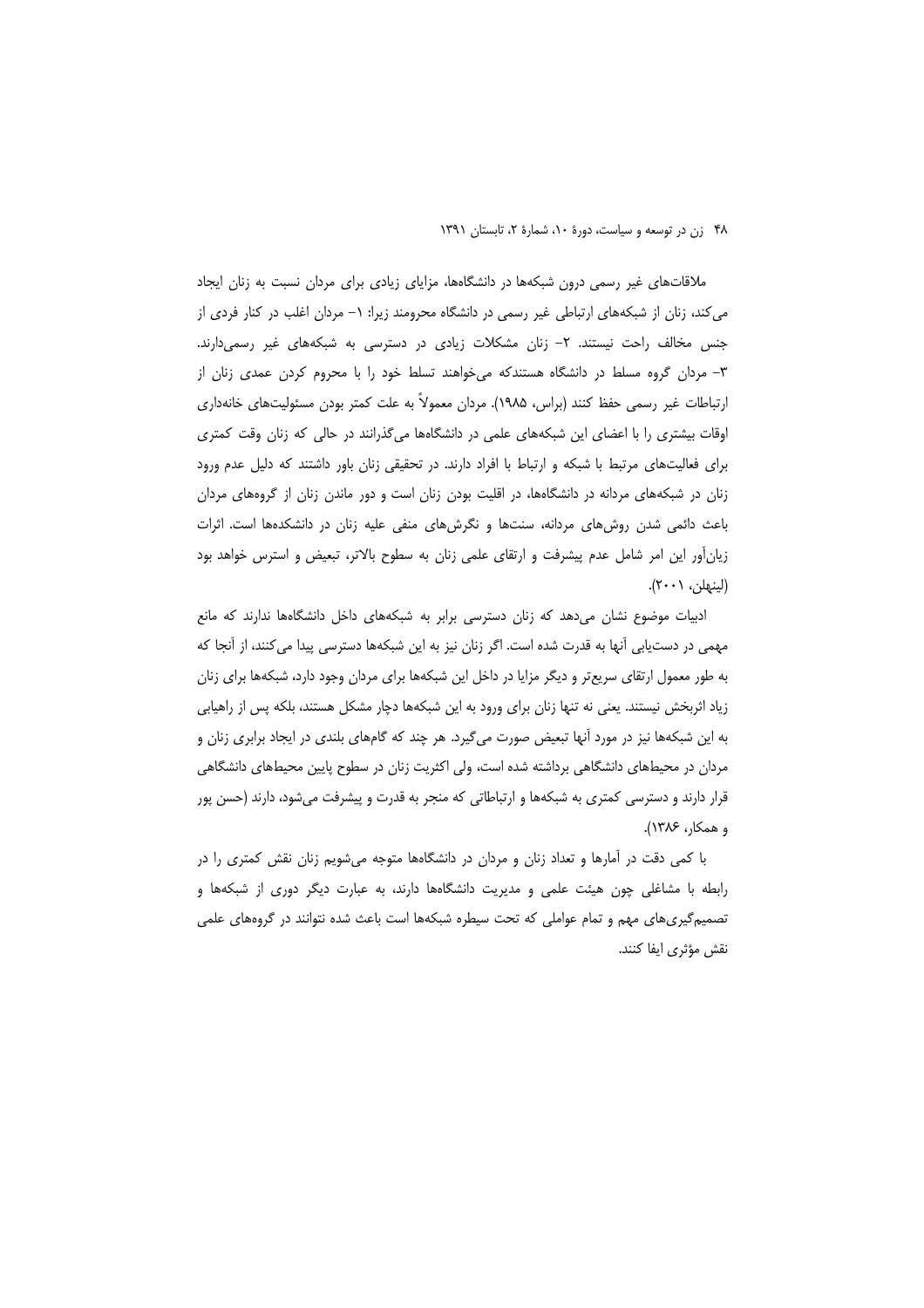این پژوهش در یی پاسخ به سؤالات ذیل است:

- آیا در شبکههای اجتماعی که در دانشگاهها تشکیل شده است، زنان و مردان با یکدیگر برابر بوده و هر کس به قدر تلاش و خلاقیتی که از خود نشان میدهد، رشد و پیشرفت دارد؟
- آیا همه افراد جدا از جنسیت از منافع موجود در شبکه بهرهمند می شوند، یا فضای این شبکهها، به گونهای سامان یافته که اعضای با سابقه هیئت علمی که اغلب مرد هستند، از امکانات افزون تر و گسترهی عمل بیشتری برخوردارند؟

– آیا در این شبکهها، علیه زنان نابرابری وجود دارد؟

# روش تحقيق

این پژوهش یک مطالعه کیفی مبتنی بر روش نظریه مبنایی<sup>\</sup> است که از جمله روشهای تحقیق استقرائی است که ریشه در واقعیت داشته و توضیحاتی برای حوادث به صورتی که رخ می دهند، ارائه می نماید. از آنجا که این مطالعه درصدد کشف و توصیف عمیق شبکهسازی های مردانه است، روش نظریه مبنایی انتخاب گردیده است. این نظریه رویکردی تفسیری داشته و حاوی مجموعهای از رویههاست که برای جمعآوری و تجزیه و تحلیل نظاممند دادههای بدست آمده در طی تحقیق، برای بررسی و مطالعه یک پدیده و برای ارائه یک نظریه داده بنیاد مورد استقاده قرار میگیرد (دگوپا و هنینگتون، ۲۰۰۶).

این روش توسط استراوس و کوربین در سال ۱۹۶۷ توسعه یافته و بر پایه گردآوری، مقایسه مداوم دادهها و شکل گرفتن مفاهیم به صورت همزمان استوار است (استراس و کوربین، ۲۰۰۸). استفاده از مطالعات کیفی به ویژه روش نظریه مبنایی زمانی ضرورت پیدا می کند که اطلاعات اندکی در مورد پدیده مورد مطالعه وجود داشته باشد یا اینکه در مطالعات و تحقیقات انجام شده در ارتباط با موضوع مورد نظر، فقدان یک چارچوب نظری که به صورتی جامع به تبیین موضوع بپردازد، مشهود میباشد. علی رغم مطالعات و تحقیقاتی که در حوزه مسائل و مشکلات زنان انجام شده، لکن تحقیقات اندکی در ارتباط با مشکلات و چالشهای زنان در ورود به شبکههای علمی در دانشگاهها انجام شده است، لذا نبود یک چارچوب نظری جامع، محققان پژوهش حاضر را بر آن داشت تا این موضوع را با استفاده از روش تحقیق کیفی مطالعه نمایند.مشارکت کنندگان در تحقیق حاضر، ۱۸ نفر از اساتید دانشگاه میباشند که به روش هدفمند انتخاب

 $<sup>1</sup>$ , aranded theory</sup>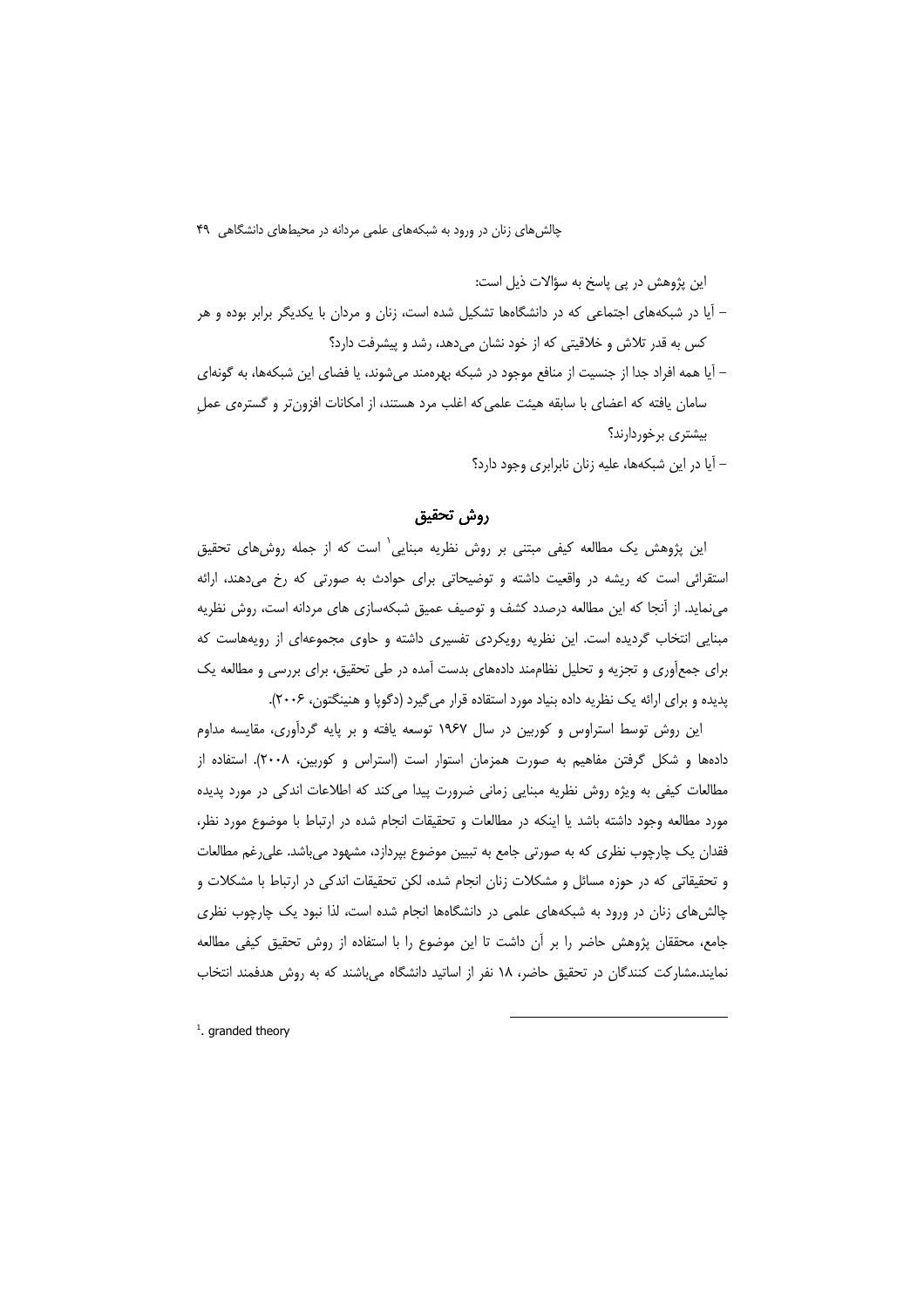شدهاند. سعی شد با اساتیدی از طیفهای مختلف فکری که نسبت به ورود زنان به دانشگاهها نظرات متفاوتی داشتند مصاحبه شود. (در جدول شماره ۲ مشخصات مشارکت کنندگان در مصاحبه درج شده است). جهت جمع[وری دادهها نیز از روش مصاحبه نیمه ساختاریافته استفاده شده است که انعطاف پذیری و عمیق بودن از ویژگیهای بارز آن بوده و مناسب پژوهشهای کیفی است. مصاحبهها با این سؤال باز آغاز شده است: «موانع ورود زنان به شبکههای علمی در دانشکدهها چه می باشد؟» و سؤالات بعدی بر اساس روند مصاحبه، از مشاركت كنندگان مطرح شده و حين انجام مصاحبه محقق با سؤالات راهنما، صحت برداشت خود را از گفتههای مصاحبه شوندگان کنترل کرده است. مدت زمان انجام مصاحبهها به طور متوسط بین ۴۵ تا ۶۰ دقیقه بوده و زمانی که دادهها در مصاحبه روند تکراری پیدا کردند، فرأیند جمع أوری دادهها پایان يافت. مرحله اشباع دادهها از مصاحبه پانزدهم به بعد حس مى شد، اما براى اطمينان از اشباع دادها مصاحبهها تا نفر هجدهم ادامه یافت. در مصاحبه هجدهم محققان اطمینان پیدا کردند دادهها تکراری شده و در نتیجه مرحله اشباع دادهها رخ داده است بنابراین مصاحبهها در این مرحله متوقف گردید. مصاحبههای انجام شده به روش کدگذاری سه مرحلهای که توسط استراس و کوربین توسعه یافتهاند، مورد تجزیه و تحلیل قرار گرفته که در ادامه به هر یک از آنها اشاره میشود. مرحله اول از کدگذاری که تحت عنوان کدگذاری باز نامیده میشود دو هدف اساسی را دنبال میکند: در وهله نخست که به عنوان اولین گام در تحلیل دادههای کیفی در روش نظریه مبنایی است، با بررسی مستمر به شناسایی و استخراج کدهای اولیه مربوطه از متن مصاحبهها پرداخته میشود. لازم به ذکر است که کدهای استخراج شده یا مستقیماً در صحبتهای مصاحبه شوندگان بیان شده بود و یا کدهای تلویحی بودند که توسط پژوهشگر از متن مصاحبهها استخراج گردیدند. در تحقیق حاضر نیز بخش اول از فرآیند کدگذاری باز با دقت انجام شده که نهایتاً در مجموع ۷۵۵ کد اولیه،۱۴۰ کد ثانویه از متن مصاحبهها استخراج و شناسایی شد. مرحله دوم از کدگذاری باز، شناسایی مفاهیم میباشد. به عبارت دیگر محقق در این مرحله به شناسایی ارتباط بین کدهای استخراج شده در مرحله نخست میپردازد و کدهای استخراج شده را از لحاظ تشابه و تفاوت جهت ایجاد طبقات، مورد مقایسه قرار می5یرد و کدهایی که معانی یکسانی دارند، در یک طبقه قرار داده میشوند. در تحقیق حاضر نیز این فرآیند (شناسایی مفاهیم) صورت گرفته و سرانجام در مجموع ۶۲ مفهوم که در حقیقت ارتباط دهنده کدهای استخراج شده از مرحله قبل هستند شناسایی شد. مرحله کدگذاری محوری که دومین مرحله از فرآیند کدگذاری است، مفاهیم استخراج شده در مرحله قبل (کدگذاری باز) مورد مطالعه و بررسی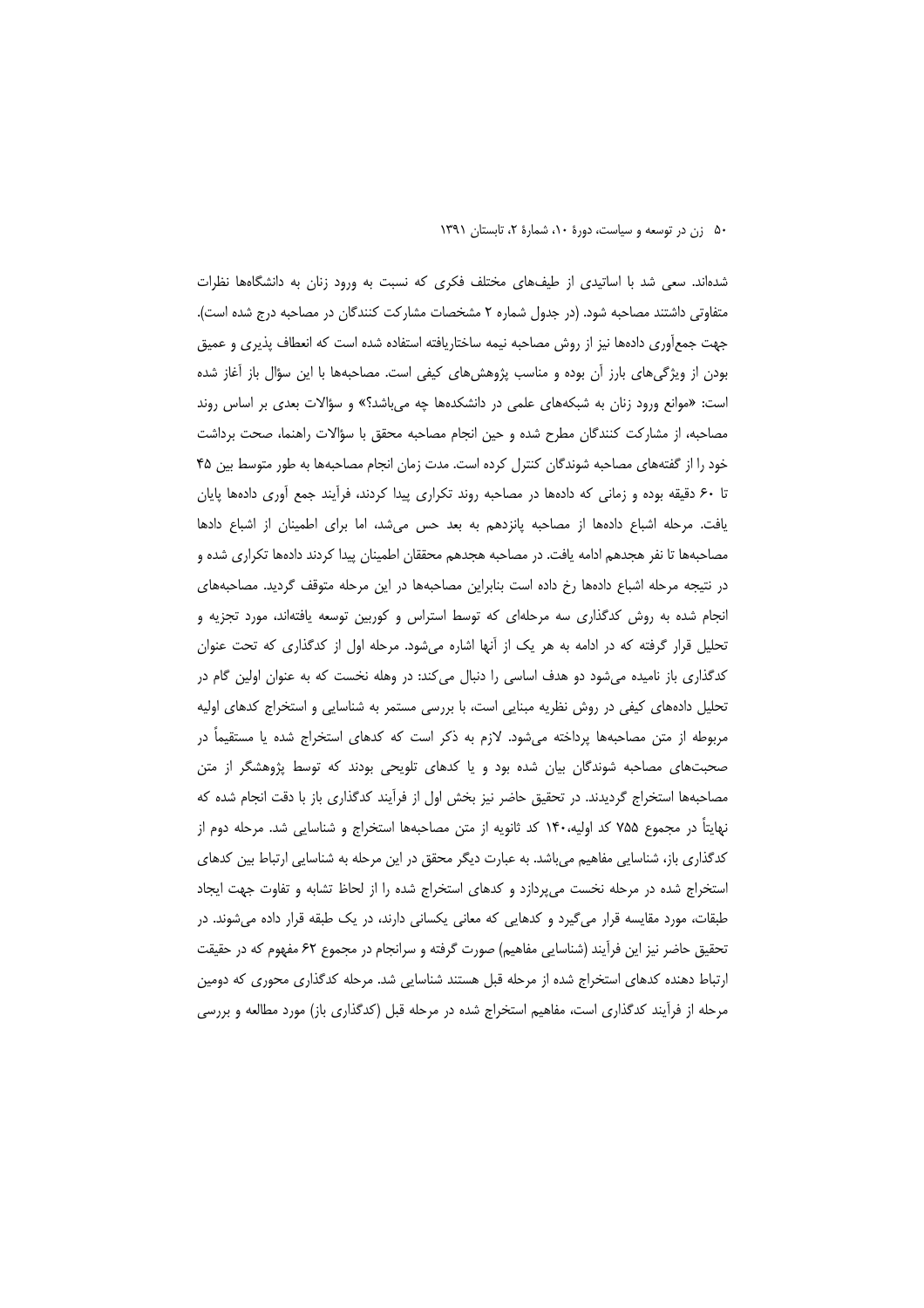قرار می گیرند تا منجر به شناسایی ارتباط بین مفاهیم مذکور شده که در نهایت منجر به شناسایی مقولهها به عنوان یکی از ارکان اساسی شکل گیری نظریه در روش نظریه مبنایی شود که در این تحقیق، محققان به ۷ مقوله دست یافتند. پس از آنکه در مراحل قبل کدها، مفاهیم و مقولهها شناسایی و استخراج گردید، در مرحله کدگذاری انتخابی، به انتخاب مقولههای محوری پرداخته میشود. به عبارت دیگر در این مرحله ارتباط بین مقولهها مورد بررسی قرار میگیرد که در نهایت مقولههای اصلی و کلیدی که ارتباط مستقیم با هدف تحقیق دارند، شناسایی و استخراج میشوند و ارتباط آنها در قالب مدل پارادایم مشخص میگردد.

به منظور افزایش تأییدپذیری دادهها، در پژوهش حاضر از بازنگری توسط شرکت کنندگان در مصاحبهها استفاده شده است و همچنین به منظور افزایش تأییدپذیری تحلیلها و یافتهها نیز یکی از اساتید صاحب نظر، فرأيند مطالعه را مورد بازنگري قرار داد.

| دانشگاه               | میزان سابقه در هیئت علمی | تخصص               | جنسيت | رديف      |
|-----------------------|--------------------------|--------------------|-------|-----------|
| دانشگاه تهران         | تازہ کار                 | مديريت             | مذكر  | $\lambda$ |
| دانشگاه تهران         | تازه کار                 | فيزيك              | مذكر  | ٢         |
| دانشگاه اصفهان        | تازہ کار                 | جامعه شناسي        | مذكر  | ٣         |
| دانشگاه اصفهان        | تازه کار                 | فقه و حقوق         | مذكر  | ۴         |
| دانشگاه تهران         | تازه کار                 | مديريت             | مذكر  | ۵         |
| دانشگاه آزاد نجف آباد | پیش کسوت                 | رياضى              | مذكر  | ۶         |
| دانشكده صدا و سيما    | پیش کسوت                 | ارتباطات           | مذكر  | ٧         |
| دانشكده صدا و سيما    | پیش کسوت                 | ارتباطات           | مذكر  | ٨         |
| دانشگاه اصفهان        | پیش کسوت                 | مديريت اجرايي      | مذكر  | ٩         |
| دانشگاه تهران         | پیش کسوت                 | جامعه شناسي        | مذكر  | ١.        |
| دانشگاه آزاد نجف آباد | تازہ کار                 | فيزيك              | مونث  | ۱۱        |
| دانشگاه مجلسی         | تازه کار                 | كامپيوتر           | مونث  | ۱۲        |
| دانشگاه اصفهان        | تازه کار                 | مديريت             | مونث  | ۱۳        |
| دانشگاه صنعتی اصفهان  | تازه کار                 | الكترونيك          | مونث  | ۱۴        |
| دانشگاه صنعتی اصفهان  | تازه کار                 | مهندسي كشاورزي     | مونث  | ۱۵        |
| دانشگاه تهران         | پیش کسوت                 | أمار               | مونث  | ۱۶        |
| دانشگاه اصفهان        | پیش کسوت                 | مديريت             | مونث  | ۱۷        |
| دانشگاه اصفهان        | پیش کسوت                 | زبان وادبيان فارسى | مونث  | ۱۸        |

جدول شماره (٢): مشخصات شركت كنندگان در پژوهش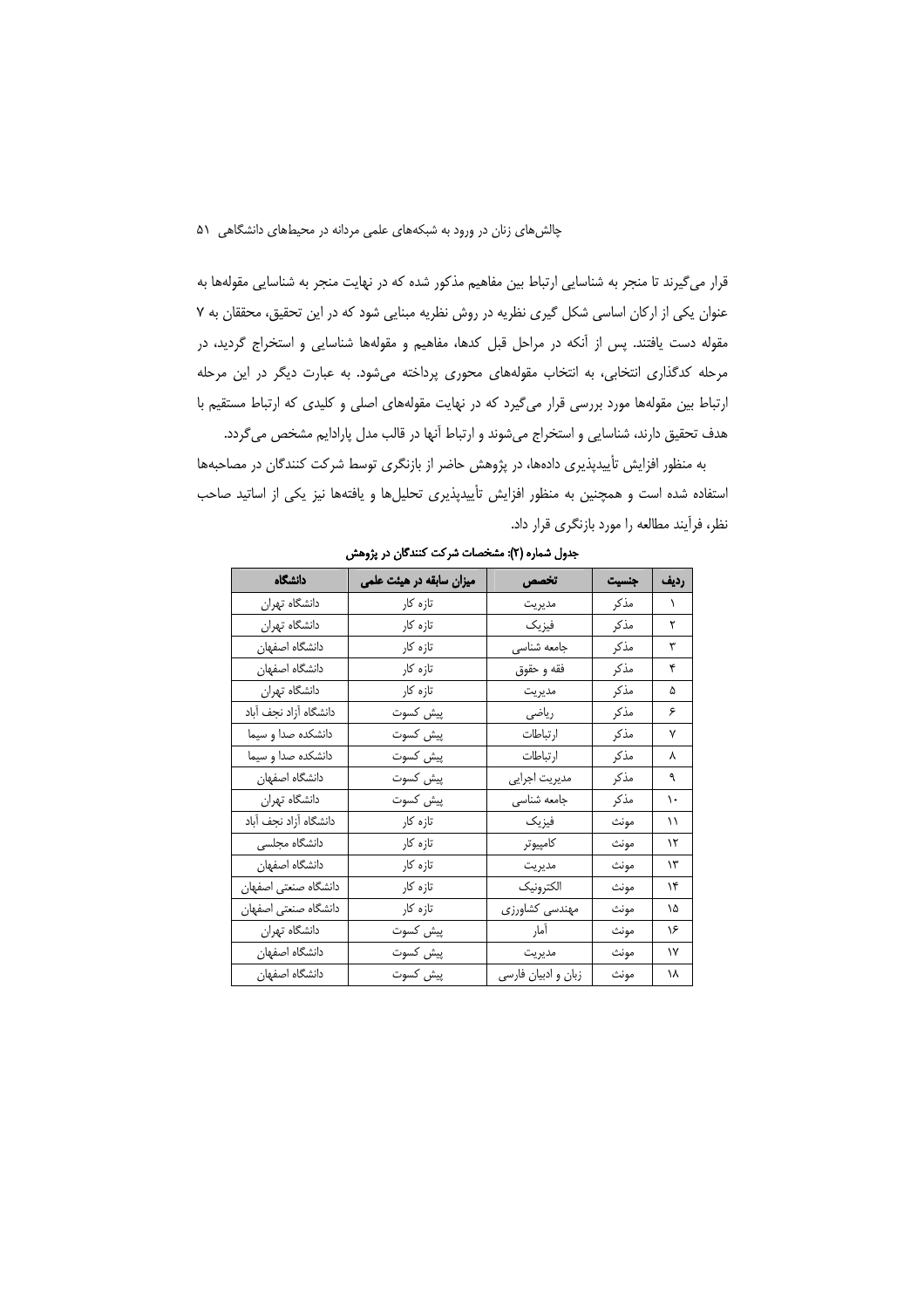# يافتههاى تحقيق

پس از انجام مصاحبههای عمیق و نیمه ساختاریافته با اعضای هیئت علمی، تمام کدهایی که در مصاحبهها با این افراد به آن اشاره داشتند و به نظر می رسید ارتباط مستقیم با موضوع تحقیق دارد استخراج شده و در قالب کدهای اولیه آورده شد. در جدول شماره ۳ کدهای اولیه یک نمونه از مصاحبهها آورده شده است.

| ضعف توانايي زنان دليل عدم ورود أنها به اين شبكهها       | $\cdot$ |
|---------------------------------------------------------|---------|
| مردان مانعی در سر راه ورود خانمها به این شبکهها نیستند  | ۲.      |
| کارایی کم خانمها یکی از موانع ورود به شبکهها است        | ۳.      |
| وابستگی عاطفی زنان به خانواده مانع ورود آنها به شبکهها  | ۴.      |
| ضعف توانايي جسمي خانمها مانع ورود آنها به شبكهها        | ۵.      |
| وابستگی عاطفی به خانواده جزء ذات زنان است               | ۶       |
| هنجارهای حاکم بر شبکههای مردانه                         | ٧.      |
| پشت کردن زنان شاغل به تمایلات طبیعی خانوادگی            | Υ       |
| فدا شدن زندگی خانوادگی به پای کار خانمها                | ۹.      |
| اهمیت تعارضات در زندگی خانوادگی زنان شاغل               | ۰۱.     |
| نتیجه کار خانمها ظلم به خانواده و عدم کارایی در کار است | ۱۱.     |
| زنان موفق در کار و زندگی خانوادگی نادر هستند            | ۰۱۲     |
| گاهی خانمهای مجرد هم در کار خود موفق نیستند             | ۱۳.     |
| وابستگی خانمها به خانواده و در مرتبه دوم قرار گرفتن کار | ۱۴.     |
| اکثر خانمها مسائل خانوادگی را با کار علمی درگیر می کنند | ۰۱۵.    |
| عدم باور توانایی زنان در کارهای علمی                    | ۱۶.     |
| معمولاً ذهن خانمها در کار شلوغتر از مردان است           | ۰۱۷.    |
| خانمها دائماً در محل کار نگران خانواده هستند            | ۸۸.     |
| ترجیح مردان در استفاده کمتر از خانمها در کارهای علمی    | ۱۹.     |
| استفاده از خانمها در کارهای جدی تنها به ضرورت           | ۲۰.     |

### جدول شماره (۳): کدهای اولیه (مصاحبه اول)

با ترکیب کدهای اولیه که به لحاظ مفهومی|رتباط نزدیکی با هم داشتند، کدهای ثانویه شکل گرفتند. این عمل از تعداد کدها خواهد کاست و محققین با تعداد کمتری کد در ادامه تحقیق مواجه خواهند بود (تعدادی از کدهای ثانویه در جدول شماره ۳ آورده شده است). در مرحله بعد محققین پس از یک فرآیند رفت و برگشتی طولانی توانستند با ترکیب کدهای ثانویه که نزدیکی بیشتری با هم داشتند کدهای مفهومی را استخراج کنند. کدهای ثانویهای همچون ضعف در تواناییهای جسمی زنان، ضعف در توانایی ذهنی زنان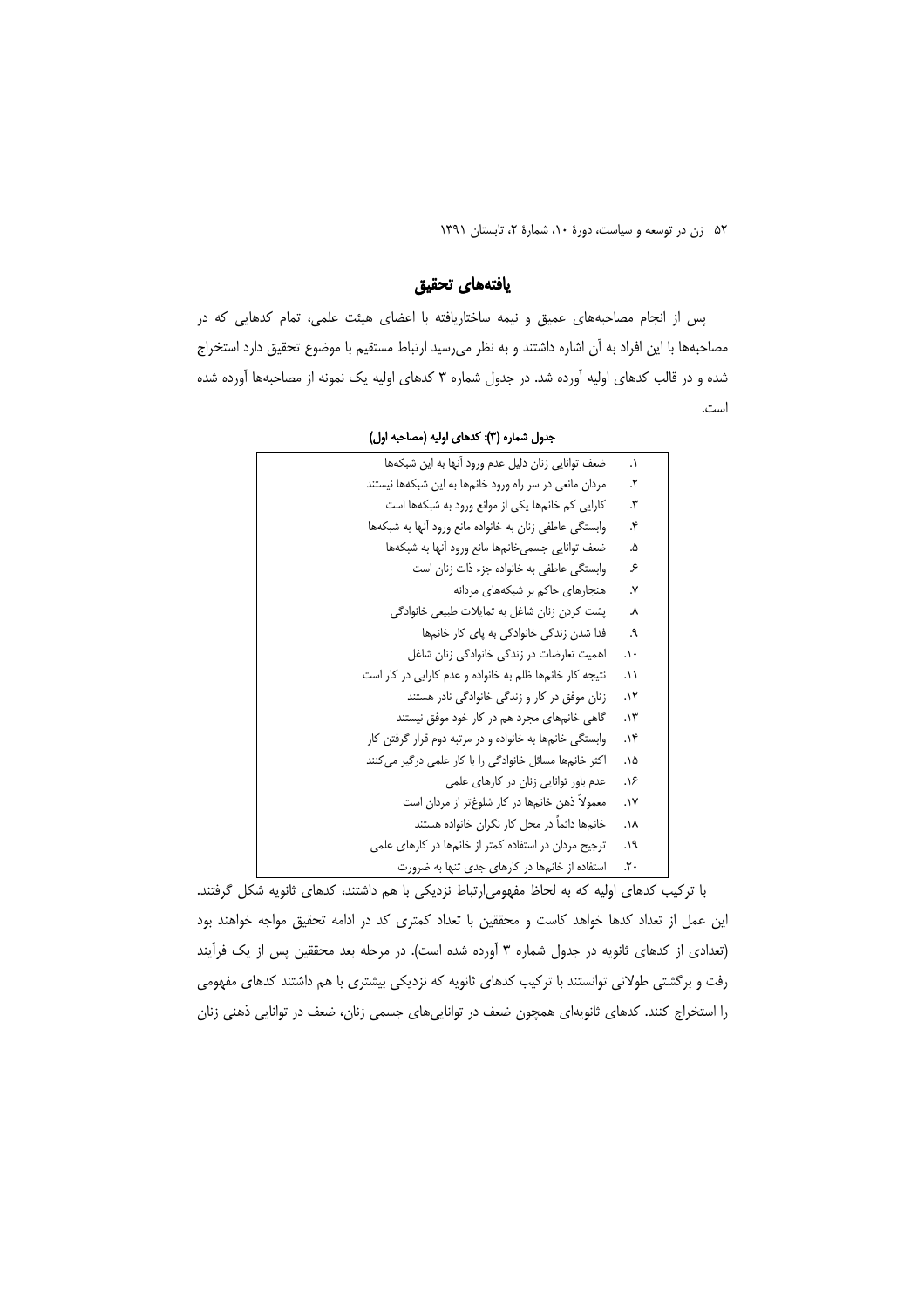و عدم توانایی حل مسئله یک کد مفهومی با عنوان توانایی کم زنان را شکل داد (برخی از کدهای مفهومی به عنوان نمونه در جدول شماره ۴ آورده شده است).

| فراواني | كدهاى ثانويه                                | کدهای مفهومی              | مقوله                 |
|---------|---------------------------------------------|---------------------------|-----------------------|
|         | ضعف در توانایی های ذهنی زنان                |                           |                       |
| ۵       | ضعف در توانایی جسمی زنان                    | توانایی کم زنان           |                       |
|         | عدم توانايي حل مسئله توسط زنان              |                           |                       |
| ٣       | ضعف در توانایی علمی زنان                    | ارائه كار علمى ضعيف       |                       |
|         | عدم توانایی علمی برای ورود به شبکهها        |                           |                       |
|         | ضعف زنان در برقراری ارتباط با گروهها        |                           |                       |
| ۵       | ضعف زنان در کارهای گروهی                    | ضعف زنان در کارگروهی      |                       |
|         | تعداد کم زنان فعال در گروهها                |                           |                       |
|         | عدم استفاده از زنان در کارهای جدی           | تلقى كار علمى به عنوان    |                       |
| ٣       | زنان فعالیت علمی را جدی نمی گیرتد           | سر گرمی                   |                       |
|         | عدم نیاز به حضور زنان در شبکهها             |                           |                       |
|         | عدم تمایل زنان در ورود به شبکههای مردانه    |                           |                       |
|         | عدم تمایل زنان برای ورود به هیئت علمی       | عدم تمایل برای ورود به    |                       |
| ٨       | درخواست کم زنان برای هیئت علمی              | شبکههای علمی              |                       |
|         | زنان کار اجرایی را به کار علمی ترجیح میدهند |                           | زنان و شبکهها         |
|         | حضور کم زنان در مقطع دکترا                  |                           |                       |
|         | اهمیت کارهای زود بازده برای زنان            | عدم تشخيص اهميت كار       |                       |
| ۴       | اهمیت ندادن زنان به نتایج کار علمی          | علمی از سوی زنان          |                       |
|         | روحیه عجول زنان در کار                      |                           |                       |
| ٣       | حضور زنان در شبكهها باعث انسجام گروهی       |                           |                       |
|         |                                             | دقت بالای زنان در کار     | مزایای ورود به شبکهها |
|         | تسهیل فضا با ورود زنان به کار               |                           |                       |
|         | ایجاد توانمندی بالا با حضور در شبکهها       |                           |                       |
| ۵       | درک زمینههای کاری وسیعتر                    | ارتقاء با عضويت در شبكهها |                       |
|         | افزایش کارایی بالا با عضویت در شبکهها       |                           |                       |
|         | آشنایی با گروهها و افراد جدید               |                           |                       |
| ۴       | قدرت شبكههاى مختلط در مقاطع بالاتر          |                           |                       |
|         | فعالیت موفق در شبکهها عاملی برای پذیرش      | اهمیت شبکهها در دانشکدهها |                       |
|         | شبکههای مردانه راهی برای ورود به هیئت علمی  |                           |                       |
| ٣       | عدم وجود شبكه علمى زنانه در دانشگاهها       | اهمیت شبکههای مردانه برای |                       |
|         | وجود شبكههاى غير رسمى قدرتمند مردان         | زنان                      |                       |
| ۵       | عدم پذیرش زنان در شبکههای مردانه            | ترس از ورود به شبکهها     |                       |
|         | ترس زنان از ورود به جمعهای مردانه           |                           |                       |

جدول شماره (۴): کدگذاری ثانویه، کدهای مفهومی و مقولات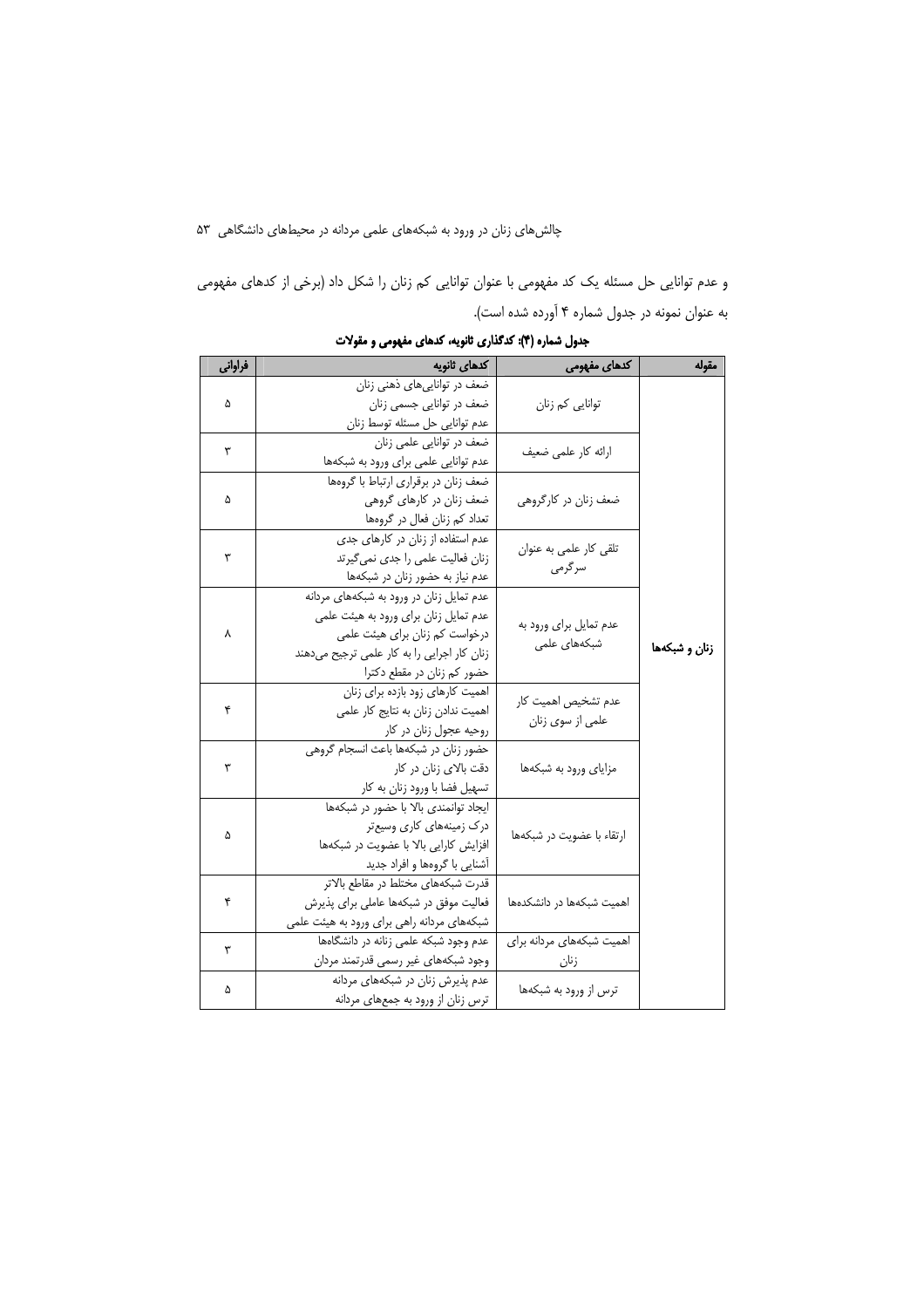در مرحله بعد، محققین انتزاعیترین سطح مفاهیم یا همان مقولهها را استخراج نمودند. با توجه به دادههای بدست آمده در فرآیند مصاحبهها که اکنون به صورت کدهای مفهومی درآمده بودند، مقولات مرتبط با موضوع تحقیق استخراج شد. بر اساس روش نظریه مبنایی این مقولات که اصلی ترین و انتزاعیترین سطح دادهها در تحقیق محسوب میشوند در تدوین مدل کاربرد خواهند داشت. همان گونه که در جدول شماره ۵ دیده میشود کدهای مفهومی مانند کارایی کم زنان در شبکههای علمی، محدودیتهای عرفی یا فرهنگ حاکم بر جامعه برای کار زنان، تشکیل مقوله موانع فرهنگی را میدهند که یک مقوله مهم در رابطه با چالش های زنان در ورود به شبکههای علمی در دانشگاهها محسوب می گردد.

| کدهای مفهومی                                  | مقولات                    |  |
|-----------------------------------------------|---------------------------|--|
| کارایی کم زنان در شبکههای علمی                |                           |  |
| مشکلات ایجاد شده در گروهها توسط زنان          |                           |  |
| مشكلات كار با زنان                            | موانع فرهنگي              |  |
| فرهنگ حاکم بر جامعه                           |                           |  |
| محدودیتهای عرفی                               |                           |  |
| موانع ایجاد شده در پذیرش زنان در هیئت علمی    |                           |  |
| قوانین حاکم بر شبکههای علمی                   | موانع قانوني              |  |
| ساختارهای فرهنگی و اجتماعی                    |                           |  |
| وابستگی عاطفی زنان به خانواده                 |                           |  |
| محدودیتهای خانوادگی زنان                      | موانع خانوادگی            |  |
| درگیری ذهنی بیشتر زنان در خانواده             |                           |  |
| ضعف در توانایی جسمی و ذهنی زنان               |                           |  |
| ضعف زنان در فعالیت علمی                       |                           |  |
| ضعف زنان در کارگروهی                          | زنان و شبکهها             |  |
| تلقی کار علمی به عنوان سرگرمی برای زنان       |                           |  |
| عدم تمایل زنان برای ورود به شبکههای علمی      |                           |  |
| عدم تشخیص اهمیت کار علمی از سوی زنان          |                           |  |
| هنجارهای شبکههای علمی مردانه                  |                           |  |
| مدیریت مردانه در شبکهها                       |                           |  |
| حاکمیت نگرش مردسالارانه در شبکهها             |                           |  |
| تفاوت در نگرش های مردانه و زنان               | مردان و شبکهها            |  |
| حضور اکثریتی مردان در تحصیلات تکمیلی          |                           |  |
| حضور زنان تنها در مقاطع پایین تحصیلی          |                           |  |
| حضور اکثریتی مردان در هیئت علمی               |                           |  |
| تغییر رویکردها نسبت به کار زنان               |                           |  |
| زمینهسازی قانونی برای ورود زنان به شبکهها     | راهبردهای ورود به شبکهها  |  |
| لزوم حذف موانع سازمانی ورود زنان به شبکهها    |                           |  |
| ایجاد شبکههای علمی در مقاطع پایینتر تحصیلی    |                           |  |
| ایجاد نظم بیشتر با حضور زنان در شبکههای علمی  |                           |  |
| نگرش های متعصبانه با ورود زنان کاهش خواه یافت | حضور زنان در شبکههای هیئت |  |
| احساس نابرابری در جامعه علمی کاهش خواهد یافت  | علمی                      |  |
| افزایش اعتبار علمی زنان در جامعه علمی         |                           |  |

جدول شماره (۵): کدهای مفهومی و شکل دهی به مقولات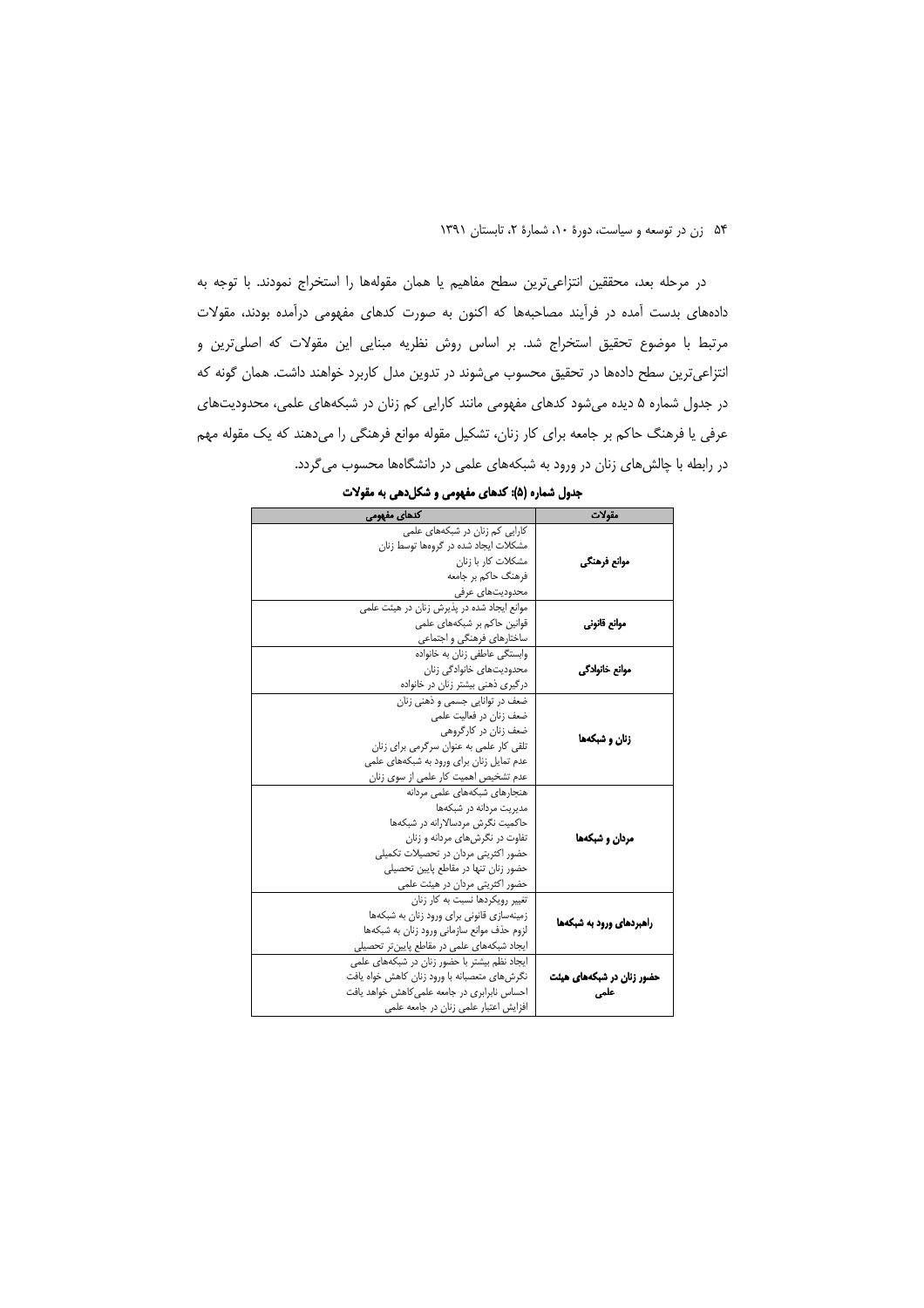همان گونه که در جدول شماره ۵ نشان داده شده است بر اساس کدهای مفهومی بدست آمده، مقولههای اصلی شکل گرفتند. این مقولهها مانند مقوله «موانع فرهنگی» نشان دهنده انتزاعیترین سطح از طبقه بندی و تحلیل دادههایی است که در این تحقیق جمع آوری شده است. با درنظر گرفتن ارتباط ۷ مقوله تحقیق با هم، آنها در قالب مدل یارادایمی ارائه شد که در ذیل نشان داده شده است.



شکل شماره (۱): مدل پارادایمی پدیده حضور کم رنگ زنان در شبکههای علمی دانشگاهها

### شرايط علّى

شرایط علّیای که صاحب نظران در مصاحبهها، آن را موجب حضور کم رنگ زنان در شبکههای علمی در دانشگاهها می دانستند، می توان در سه مقوله کلی دسته بندی کرد، «شرایط خانوادگی»، «شرایط فرهنگي» و «شرايط قانوني».

طبق نظرات مصاحبه شوندگان در مجموع این سه شرایط باعث شدهاند که زنان نتوانند به شبکههای علمي ورود موثر پيدا كنند. يكي از مصاحبه شوندگان در اين رابطه گفت: «زمينههاي فرهنگي مردانه حاك<u>م</u>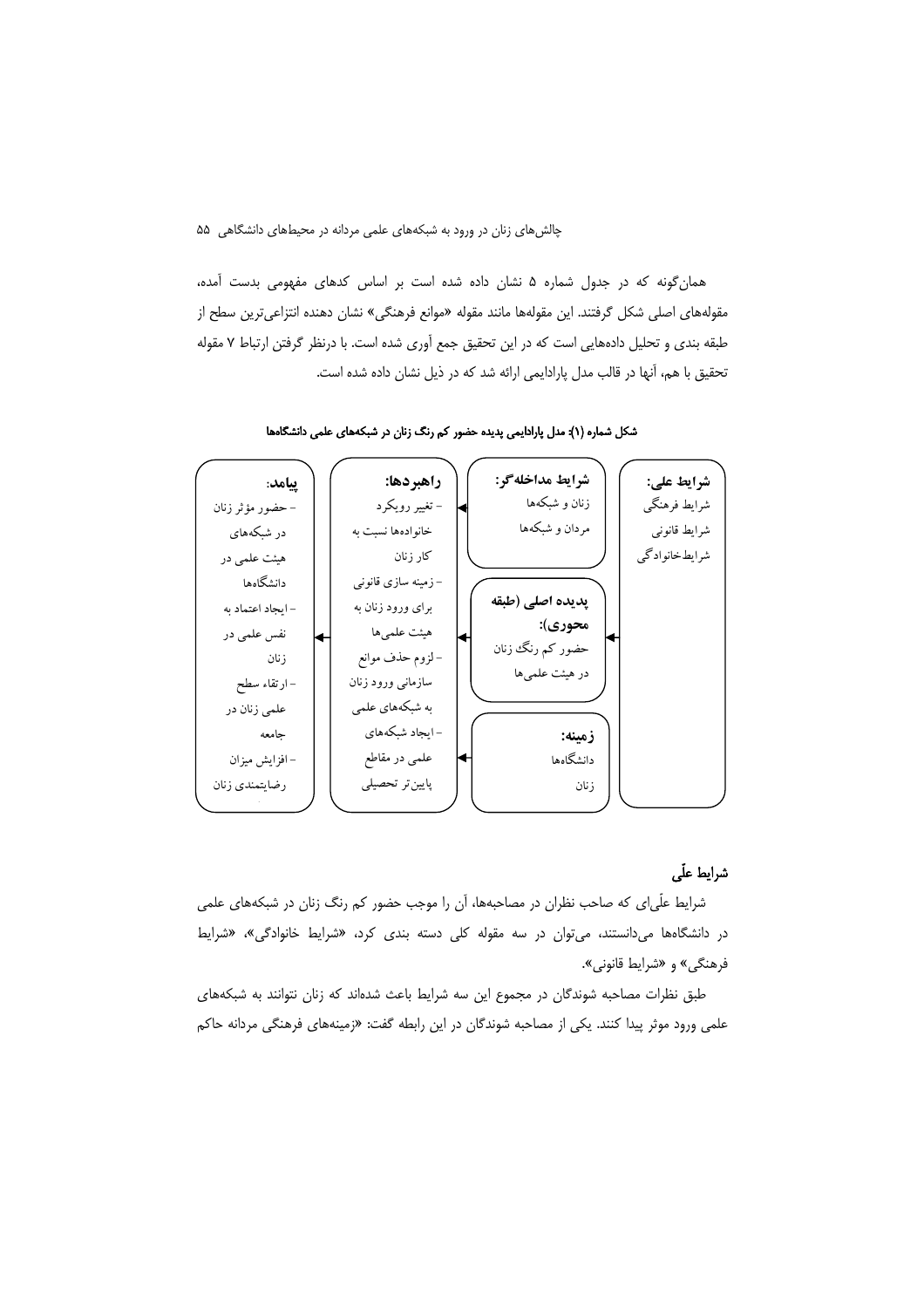بر این شبکههای علمی به شکلی است که توانایی زنان را برای انجام کار علمی نمی پذیرند.» وابستگیهای عاطفی زنان به خانواده و همچنین مسئولیتهای خانوادگی زنان باعث شده کمتر در محیطهای دانشگاهی حضور داشته باشند و لذا نتوانند خود را مانند مردان با شرایط حاکم بر چنین شبکههای علمی تطبیق دهند. همچنین موانع قانونی از جمله باعث عدم حضور زنان در برخی از رشتههای علمی و محیطهای مردانه شده است که این خود نیز در راستای دور ماندن زنان از شبکههای علمی در محیطهای دانشگاهی مؤثر بوده است.

مصاحبهها نشان داد از جمله مهمترین شرایطی که باعث به وجود آمدن پدیده اصلی تحقیق شده است، محدودیتهای عرفی و فرهنگ حاکم بر جامعه در رابطه با کار و تحصیلات زنان در ردههای بالای علمی و مدیریتی است. از آنجا که عمدتاً فرهنگ حاکم، کار یا تحصیل زنان را در راستای انجام بهتر وظیفه تربیت فرزند از آنها می پذیرد، لذا به شکل عرفی پذیرفته شده نیست زنان با عدول از این وظیفه زمان و انرژی زیادی در این شبکههای علمی صرف کنند. بنابراین زنان نیز برای ورود جدی به شبکههای علمی کمتر علاقه نشان مىدهند.

## یدیده ناشی از شرایط علّی

به طور کلی می توان گفت پدیده اصلی تحقیق، حضور کم رنگ زنان در شبکههای علمی و به طور کلی در هیئت علمیهای دانشگاهها میباشد. مصاحبه شوندگان تماماً وجود این پدیده در دانشگاهها را تأئید کرده و با اختلاف نظرهایی آن را معلول شرایط مختلفی می دانستند. همان گونه که محققان حدس می زدند، مصاحبه شوندگان زن، این پدیده را پر رنگتر از مصاحبه شوندگان مرد میدیدند و همچنین پیامد ادامه چنین روندی را به نفع جامعه نمیدانستند.

### شرایط مداخله گر مؤثر بر راهبردها

شروط مداخله گر، شرایطی هستند که باعث میشوند اتخاذ راهبردها، تسهیل یا محدود شود. شرایط مداخلهگر در مدل ارائه شده نیز بر اساس دادههای به دست آمده، دو مقوله کلی «زنان و شبکهها» و «مردان و شبکهها» در نظر گرفته شده که در هر کدام از آنها مفاهیمی مانند «فضای مردانه حاکم بر شبکهها» که به عنوان یک عامل مداخلهگر در شکل گیری راهبردها مؤثر است مورد نظر بوده است. «حضور حداکثری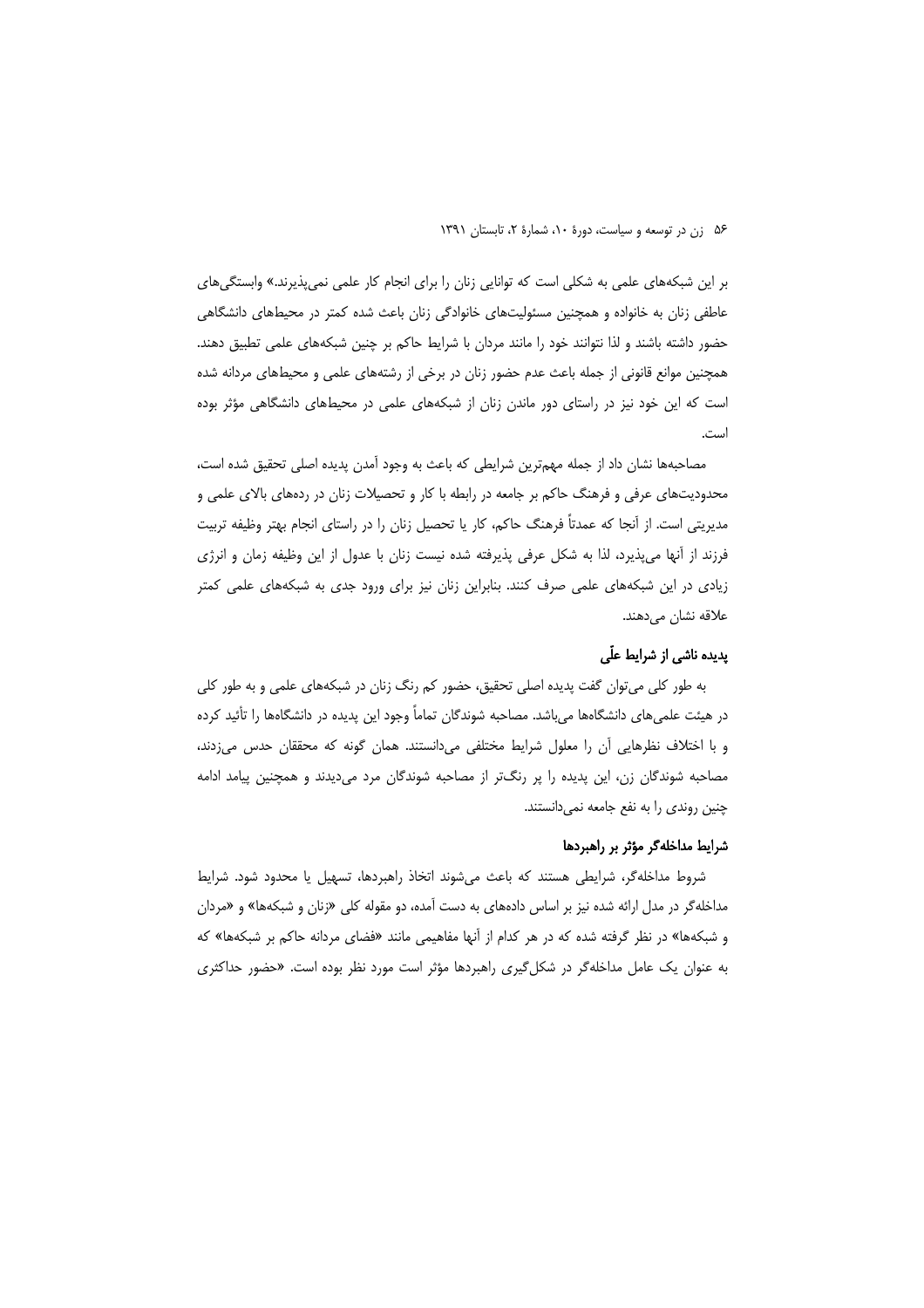مردان در تحصیلات تکمیلی در دانشگاهها» عامل مداخلهگر دیگری است که مصاحبه شوندگان راهکارهایی همچون تغییر قوانین به نفع حضور بیشتر زنان در تحصیلات تکمیلی در این رابطه را پیشنهاد میدادند.

عدم شناخت صحیح زنان از فضای حاکم بر شبکههای علمی در دانشگاهها نیز از جمله مفاهیمی بود که در مدل، جزء شرایط مداخله گر مد نظر قرار گرفته شد. در این راستا مصاحبه شوندگان ایجاد شبکههای علمی در مقاطع پایین تر تحصیلی را به عنوان یک راهبرد مؤثر برای آمادگی ذهنی زنان برای حضور در شبکههای علمی جدیتر پیشنهاد میدادند.

## راهبردهای مربوط به پدیده مورد نظر

راهبردهای ارائه شده در این خصوص از جمله «تغییر رویکردها نسبت به کار زنان» که در فرآیند مصاحبهها بهدست آمد می تواند مسیر را برای ورود زنان به شبکههای علمی هموار کند. همچنین تغییر قوانینی که به شکلی فعالیتهای کاری و علمی زنان را محدود میکند نیز از جمله راهکارهایی بود که صاحب:نظران در مصاحبهها مورد تأكيد قرار دادند.

شایان ذکر است ایجاد شبکههای علمی دانشجویی در مقاطع پایینتر تحصیلات تکمیلی و حضور زنان در آنها باعث خواهد شد زنان با فضای کاری چنین شبکههایی آشنا شده و در سطح بالاتر عملکرد بهتری در شبکههای علمی داشته باشند. مصاحبه شوندگان اعتقاد داشتند روحیات ویژه زنان گاه باعث خواهد شد احساسات خود را در کار دخیل کنند که وجود چنین شبکههای علمی دانشجویی باعث خواهد شد زنان فضای حاکم براین شبکهها را بشناسند و کمتر مسائل و مشکلات عاطفی برای آنها پیش بیاید.

### زمینه مربوط به پدیده

زمینه یک پدیده در واقع همان محل حوادث و وقایع متعلق به یک پدیده است که در آن زمینه کنشها و واکنشها مربوط به یک پدیده صورت میگیرد. در پژوهش حاضر محل وقوع پدیده اصلی تحقیق(حضور کم رنگ زنان در شبکههای علمی) دانشگاهها بود. همچنین در این پدیده زنان مورد نظر تحقیق بودند که اکثراً بیان داشتند محیطهای دانشگاهی و فضای خاص حاکم بر آن در راهکارهای به وجود آمده برای این پدیده بسیار مؤثر هستند.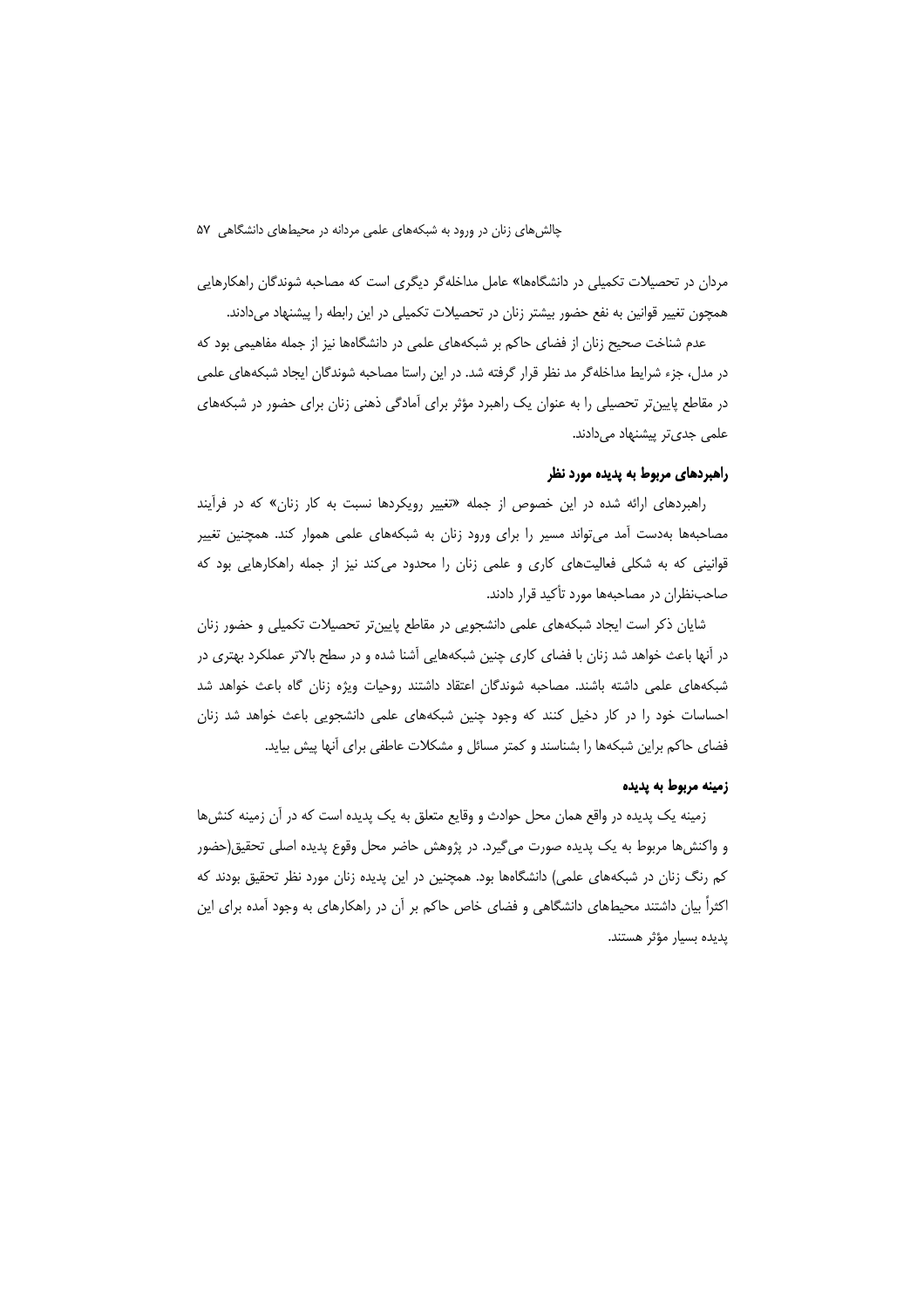## پیامدهای به کارگیری راهبردها

در آخرین بخش مدل پارادایمی نیز پیامدهای این فرآیند، حضور مؤثر زنان در شبکههای علمی در دانشگاهها ارائه شده است. با به کارگیری راهبردهایی همچون زمینهسازیهای قانونی و فرهنگی برای حضور زنان در مقاطع بالای تحصیلات تکمیلی و هیئت علمیها، اعتماد به نفس علمی زنان در جوامع علمی افزایش می یابد و این قشر از جامعه، توانایی های خود را بیشتر باور می کند. همچنین سطح علمی زنان نیز در محیطهای دانشگاهی ارتقاء خواهد یافت.

یکی از پیامدهای مهم به کارگیری راهبردهای ارائه شده، افزایش رضایتمندی زنان تحصیلکرده در جامعه خواهد بود. این قشر از جامعه معمولاً رویکردی انتقادی نسبت به وضعیت زنان در جامعه داشته و از آنجایی که تأثیر گذاری فرهنگی زیادی بر دیگر زنان دارند، لذا اتخاذ این راهبردها و افزایش رضایتمندی این قشر از زنان در کل باعث ارتقاء رضایتمندی زنان و احساس عدالت در جامعه خواهد شد.

## بحث و نتیجهگیری

مدل پارادایمی تحقیق حاضر سازوکارهایی را بیان میکند که از طریق آن فرآیند ورود زنان به شبکه پسران پیر در دانشگاه ها تسهیل میگردد. در این راستا، بایستی موانع بر طرف، فرآیندها اصلاح و سپس راهكارها شكل بگيرند.

همان گونه که در مدل پارادایمی نشان داده شده است موانع موجود در رابطه با فعالیت زنان در سه بخش کلی دسته بندی می شوند. شرایط فرهنگی به عنوان مهمترین مانع که در مصاحبهها نیز به صورت مکرر به آن اشاره شد، برخاسته از فرهنگ حاکم بر جامعه میباشد. موانع فرهنگی از جمله محدودیتهای عرفی، زنان را از وارد شدن به این شبکهها باز میدارد. مدیریت مردانه شبکهها که از آغاز تاکنون در دانشکدهها وجود داشته، باعث شده است زنان اهمیت کمتری در این شبکهها داشته باشند و فرآیندهایی مخرب از جمله ترس زنان در ورود به این شبکهها و یا عدم تمایل آنها برای ورود به شبکهها را ایجاد نمایند. شرایط خانوادگی نیز که می¤وان آن را برخاسته از حاکمیت نگاه مرد سالارانه در خانوادهها دانست گاه

باعث میشوند تمایلات و نیاز زنان در رابطه با فعالیت بیرون از خانه فراموش شود. شرایط خانوادگی مانند محدودیتهایی که از طرف همسران برای زنان ایجاد میشود از جمله مهمترین آنها هستند که مانع از ورود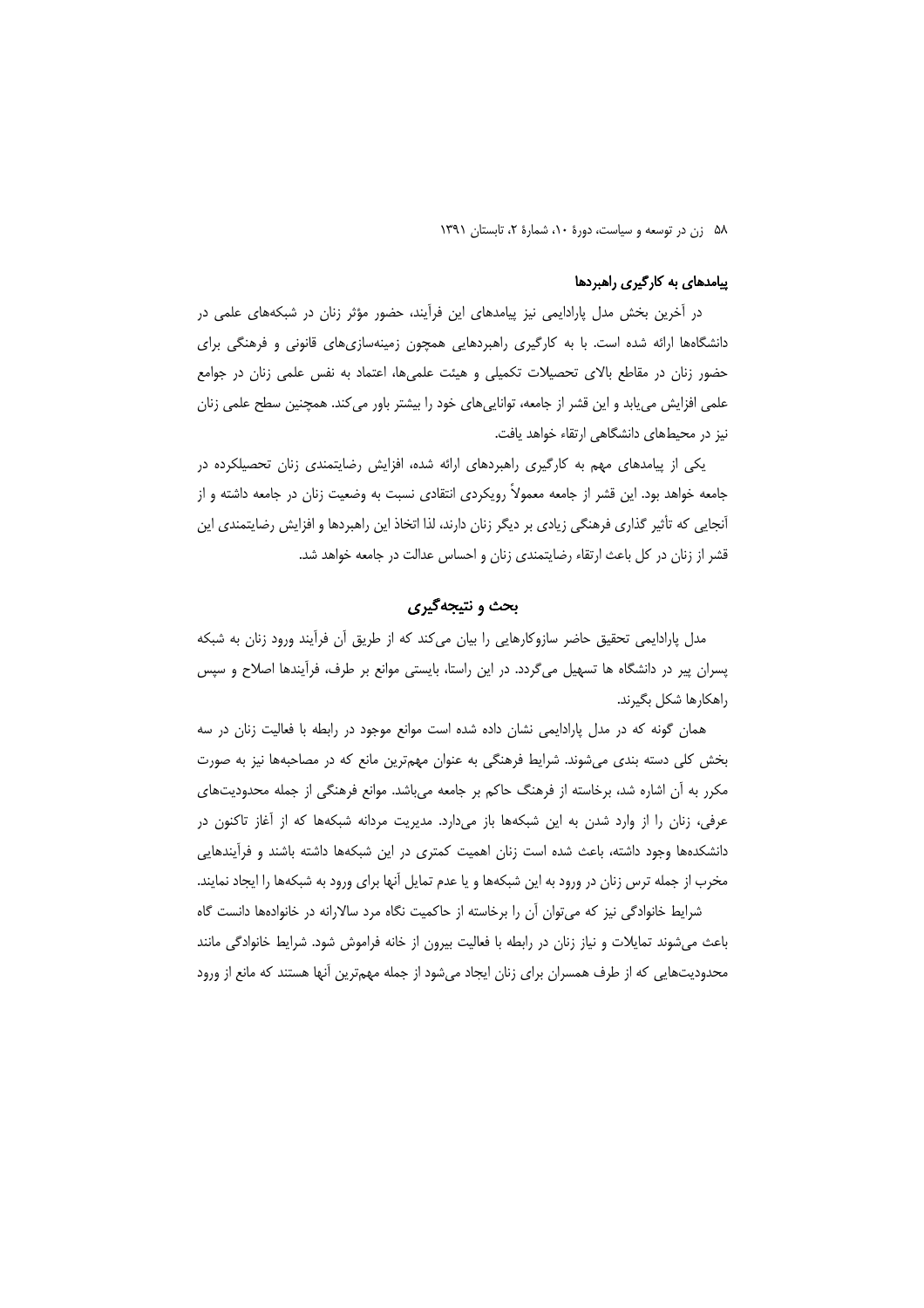زنان به کارهای جدی علمی شدهاند. درگیری های ذهنی زنان در حین کار در رابطه با خانواده و فرزندان باعث شده است زنان از كارهايي كه وقت بيشتري خارج از وقت اداري مي طلبد، استقبال نكنند.

همچنین شرایط قانونی که فرأیند ورود زنان به سطوح بالای دانشگاهی را در این سالها سخت کردهاند و نقش آفرینی زنان را تنها در سطوح پایین دانشگاهی مد نظر داشتهاند نیز در این مسیر تأثیر منفی گذاشتهاند. برخی قوانین و آیین نامهها محدودیتهایی برای ورود زنان به هیئت علمیها در درون دانشکدهها ایجاد کردهاند. مصاحبه شوندگان تأکید داشتند که موانعی از جمله قوانین سخت در رابطه با پذیرش زنان به عنوان عضو هیئت علمی در دانشکدهها از جمله موانع قانونی محسوب می شود که باعث شده زنان در شبکههای علمی حضور کمرنگتری داشته باشند. این افراد اصلاح این قوانین را باعث حضور بیشتر زنان در هیئت علمی ها می دانستند.

طبق دادههای بدست آمده از مصاحبهها، در فرآیندهایی چون ورود به شبکههای علمی، از سوی زنان ترس وجود دارد که این ترس و عدم اعتماد به نفس با حمایت از سوی مدیران دانشگاهها بایستی از میان برود. اکثر مصاحبه شوندگان تأکید داشتند استفاده از حضور زنان در شبکههای مردانه باعث تلطیف فضا شده و قانون مداری و نظم در کارها را به این گروهها هدیه خواهد داد. همچنین معتقد بودند اصلاح فرآیندهای ذکر شده از جمله بالابردن سطح تواناییهای علمی زنان در دانشکدهها میتواند اعتبار علمی بیشتری برای زنان به وجود آورده و سطح پذیرش آنها را در شبکههای علمی مردانه بالا ببرد. در تحقیق حسن پور و نیاکان (۱۳۸۶) نیز به این نتیجه اشاره شده که زنان در محیطی با تسهیم اطلاعات بیشتر و ارتباط نزدیک موفق ترند و موجب تسهیل جریان کاری خواهند شد. برای زنان، شبکههایی با روابط قوی حمایتی احتمال ارتقا به سطوح بالای اجرایی را افزایش میدهد. زنان در گروههای کوچکی از دوستان راحتترند. زنان با تکیه کردن بر همکارانشان برای حمایت و دستیابی به اطلاعات به موفقیت بیشتری دست می یابند. مردان در شبکههای کارآفرینانه با محدودیت کم و فرصت زیاد در دستیابی به قدرت و اطلاعات موفق ترند. مردان در یک محیط رقابتی با روابط دوستانه کمتر راحتتر هستند. مردان با تکیه کردن بر همکارانشان برای حمایت و دستیابی به اطلاعات به موفقیت بیشتری دست مییابند.

– معمولاً فرهنگهای مردانه بر شبکههای علمی در دانشگاهها مسلط است که تغییر این فرهنگ باعث خواهد شد پذیرش بیشتری برای زنان در این شبکهها به وجود بیاید. در این راستا مصاحبه شوندگان راهکارهایی مانند تغییر رویکردهای مدیریتی در رابطه با فعالیت علمی زنان و همچنین حذف موانع سازمانی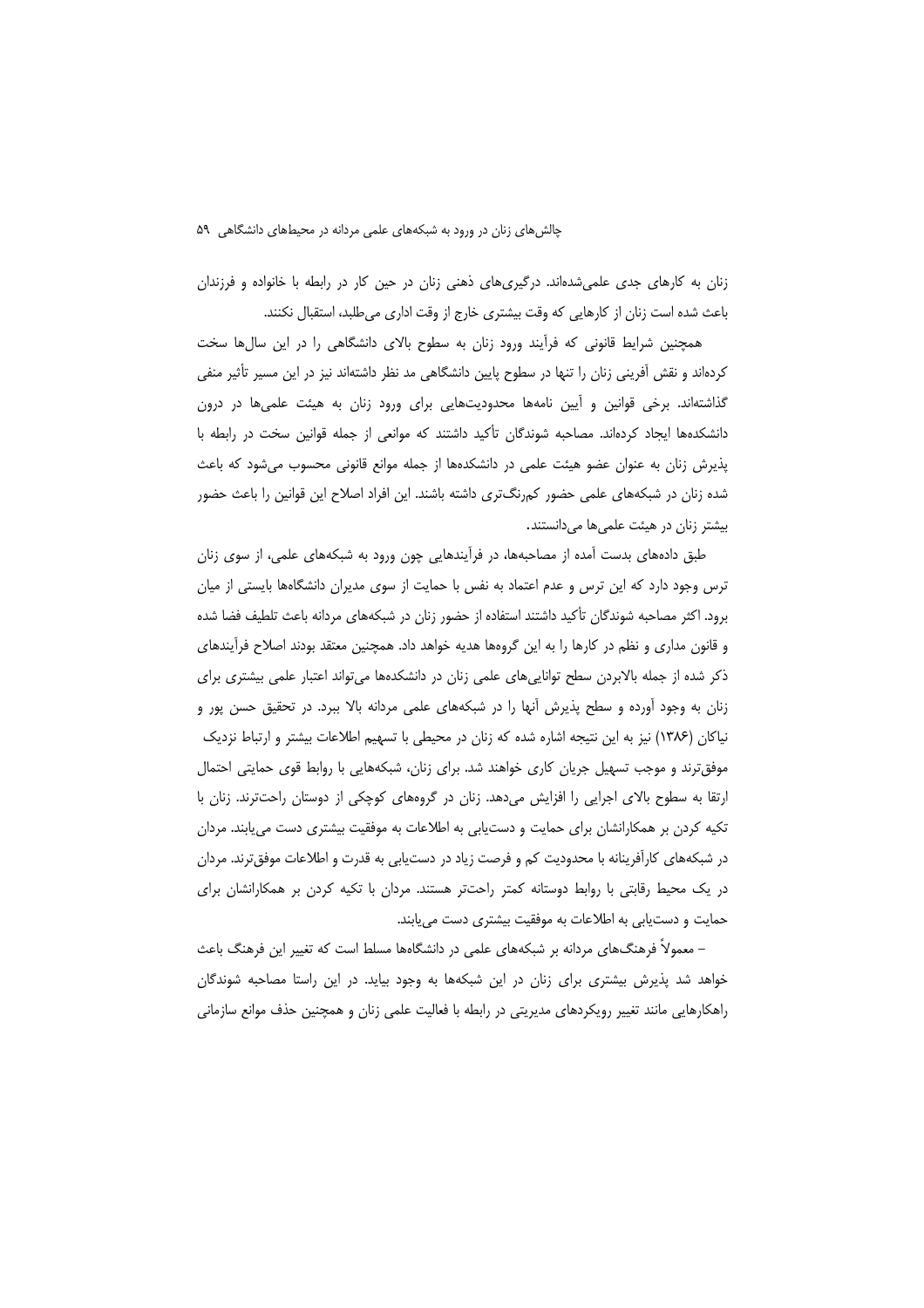برای تسهیل ورود زنان به شبکههای مردانه را کارساز میدانند. با توجه به ورود موفق زنان به جامعه علمی در این سال@ا، نگاه مدیران سیاستگذار در وزارت علوم و سطوح بالاتر باید نسبت به کار علمی زنان تغییر کند تا راه برای این قشر از جامعه باز شود. زمینه سازی برای ورود زنان به سطح بالای علمی از جمله دوره دکترا با اختصاص دادن ظرفیتهایی خاص در برخی رشتههای علمی میتواند از جمله راهکارهایی باشد که ورود زنان را در شبکههای علمی مردانه در دانشگاهها هموار کند.

بر اساس این مدل برای تسهیل ورود زنان به شبکههای علمی در دانشگاهها لازم است که مضامین این تحقیق به صورت زیر مد نظر قرارگیرد:

– ایجاد عدالت بیشتر در پذیرش دانشجویان دکترا و هیئت علمی در دانشگاهها. مدیران وزارت علوم و کسانی که مسئول پذیرش دانشجویان در مقطع دکتری هستند اگر تلاش کنند تا آزمونها و مصاحبه ورودی برای زنان در مواقعی بر اساس شرایط خاص جسمی و روحی آنها تدارک دیده شود زنان بهتر می توانند توانایی های خود را بروز دهند. همچنین در پذیرش اعضای هیئت علمی نیز در این سالها دیده شده ترجیح مصاحبهگران با پذیرش مردان بوده است تا زنان، این دیدگاه در سطح مدیریت کلان وزارت علوم و دانشگاهها وجود دارد. اعضای هیئت علمی و کسانی که مسئولیت جذب و استخدام را بر عهده دارند اگر برای انجام مصاحبه ها به صورت حرفهای و عادلانه آموزشهایی را ببینند و شرایط زنان را در پذیرشها مد نظر قرار دهند، شرایط برای ورود آنان به شبکهها تسهیل خواهد شد.

– اگر با تصویب طرحها و آیین نامههای دانشگاهی، دانشگاهها بیش از پیش ملزم به استفاده از زنان در رده هیئت علمی و مدیریت در دانشکدهها شوند، خواه ناخواه فضای چنین شبکه هایی تغییر کرده و از حالت تک جنسیتی و سلطه غالب مردانه خارج خواهد شد. در این حوزه با اصلاح قوانین ورود زنان به هیئت علمی های دانشکدهها تسهیل گردد.

– موانع فرهنگی از جمله مهمترین موانعی است که زنان برای ورود به شبکههای علمی با آن مواجه هستند. برخی تفکرات عرفی در رابطه با عدم توانایی جسمی و ذهنی زنان وجود دارد که باعث شده آنان از کارهای علمی عقب بمانند و بیشتر وقتشان صرف کارهای سطح پایین در سازمانها شود. اگر در وهله اول این طرز تفکر نسبت به تواناییها، در خود زنان تغییر کند و این قشر از جامعه تواناییهای خود را باور کنند، سپس ظرفیت و تواناییهای علمی و مدیریتی آنان به جامعه معرفی خواهد شد.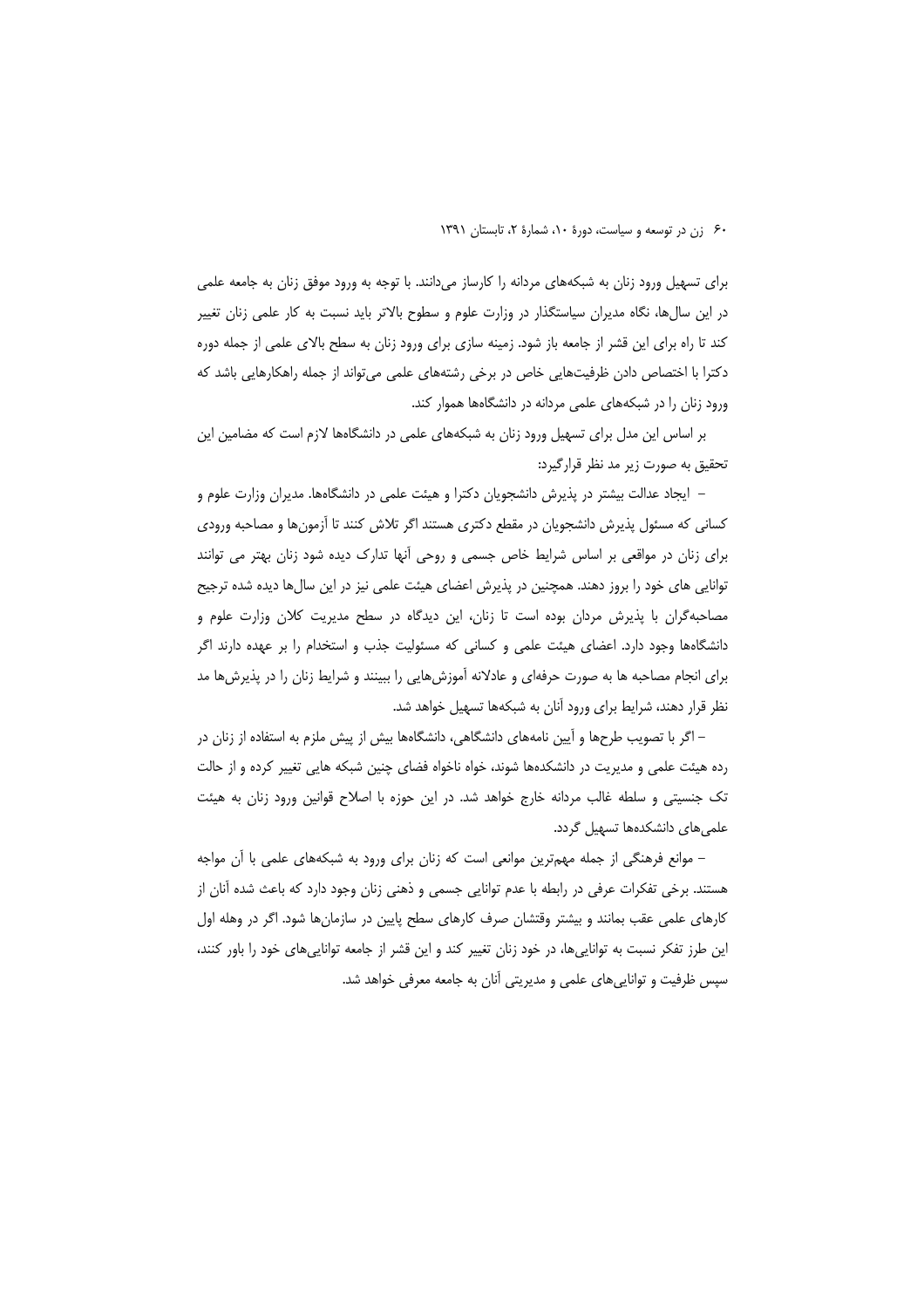– ایجاد شبکههای علمی در سطوح پایین تر تحصیلی می تواند راهکاری باشد که به زنان همکاری در یک کار گروهی علمی را اَموزش میدهد تا در سال های بعد بتوانند وارد شبکههای علمی جدی تر در سطوح بالاتر شوند.

– مدیریت مردانه در شبکههای علمی دانشکدهها باعث شده تا راه ورود زنان به این شبکهها دشوار باشد. مردان معمولاً تمایلی به همکاری با زنان ندارند و این نگاه زنان را از ورود به هیئت علمی ها بازداشته یا اینکه پس از ورود نتوانستهاند نقش فعال و موفقی را ایفا کنند. اگر نگاه مردانه در دانشکدهها تغییر کند و زنان در مقطع دکترا با توجه به شرایط و محدودیتهای یک زن حمایت شوند، می توانند وارد شبکههای هیئت علمی در دانشکدهها شوند.

#### منابع

ا**ستراس، آنسلم و جولیت کوربین** (۱۳۸۷) اصول روش تحقیق کیفی: نظریه مبنایی، رویهها و شیوهها، ترجمه: بیوک محمدی، تهران، پژوهشگاه علوم انسانی و مطالعات فرهنگی.

**بابایی زکیلکی، محمد علی (۱۳۸۴)** چالش های زنان برای ارتقا به مشاغل مدیریتی در سازمان های دولتی، فصل نامه مدرس علوم انسانی، ویژه نامه مدیریت، بهار ۱۳۸۵، ص۸۲-۴۵.

**باستانی، سوسن و مریم صالحی هیکویی** (۱۳۸۶) سرمایه اجتماعی شبکه و جنسیت: بررسی ویزگیهای ساختی، تعاملی و کارکردی شبکه اجتماعی زنان و مردان در تهران، نامه علوم اجتماعی، ش ۳۰، ص ۹۵–۶۳

حسن یور، اکبر و نازیلا نیاکان (۱۳۸۶) سرمایه اجتماعی و جنسیت در محیط کار، ماهنامه علمی آموزشی تدبیر، سال ۱۸۲، ش۱۸۳. **کارنامه حقیقی، حسن و نعمت الله اکبری** (۱۳۸۴) بررسی مشارکت زنان در تقاضای اجتماعی برای آموزش عالی در ایران، پژوهش زنان، ۱۳(۱): ص ۱۰۰-۶۹

Bac, mehmet, Inci, eren (2010) the old boy network and quality of entrepreneurs, cesifo working paper no.3071, category11. Industrial organization.

Bert, R.J., Rothstein, M.G. and Bristor, J.M. (1992) Interpersonal networks of managerial and professional women and men: descriptive characteristics, Women in Management Review, Vol. 10 No. 1, pp. 21-27.

Brass, D.J. (1985) Men's and women's networks: a study of interaction patterns and influence in an organization, Academy of Management Journal, Vol. 28, pp. 327-343.

Brass, D.J., Galaskiewicz, J., Greve, H.R. and Tsai, W (2004) Taking stock of networks and organizations: a multilevel perspective, Academy of Management Journal, Vol. 47 No. 6, pp. 795-817.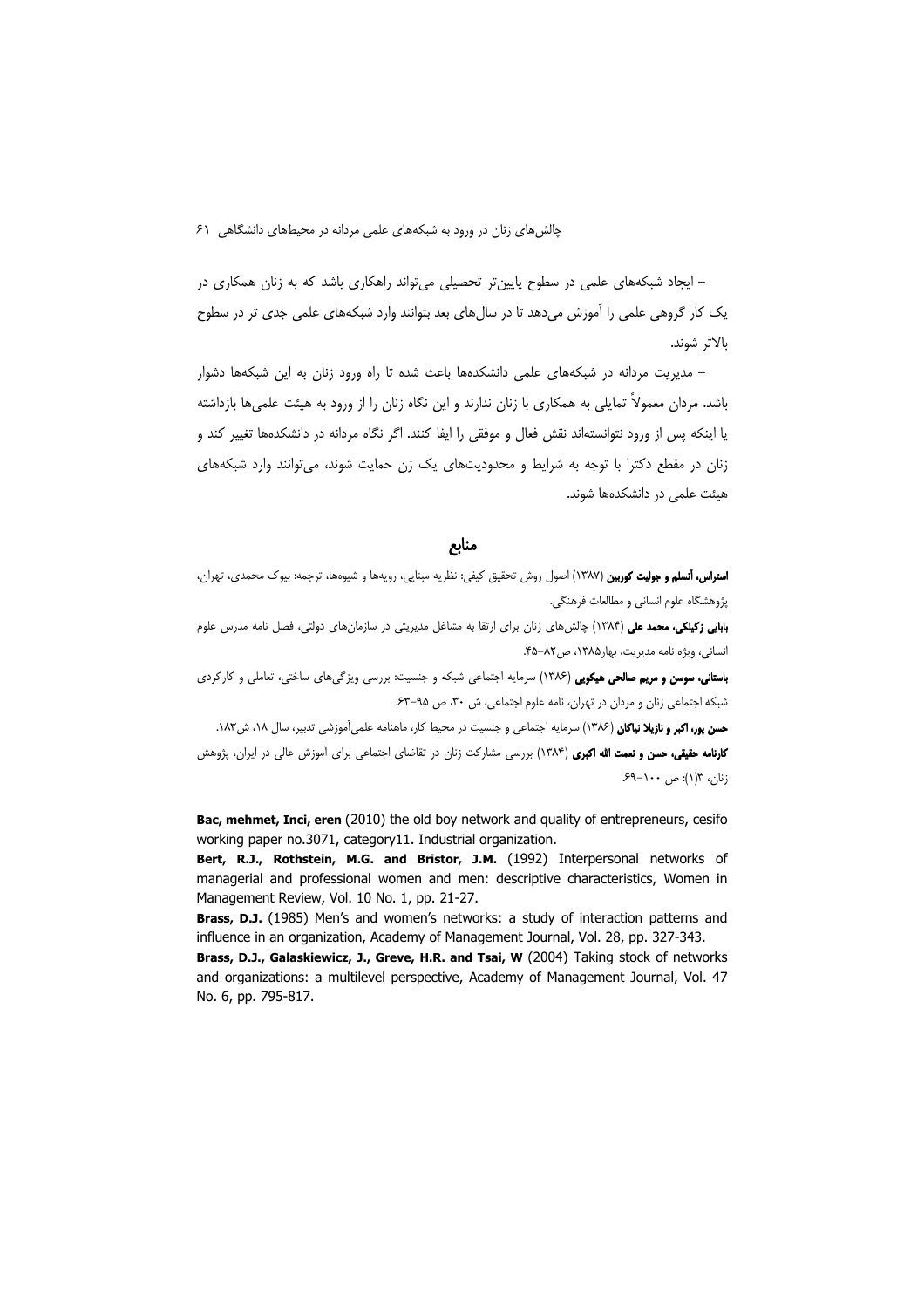Burke, R.J. and Mckeen, C.A. (1994) Career development among managerial and professional women, in Davidson, M.J. and Burke, R.J. (Eds), Women in management: current research issue, Paul Chapman, London, pp. 65-79.

Burke, J.R, Bristor. J.M, Rothstein. G.M (1995) The role of interpersonal networks in women's and men's career development. The international journal of career management volume 7. Number 3. pp. 25-32.

Deangbuppha,jaruwan,and hamingtonnigel,and wilkes keith (2006) using grounded theory to model visitor experiences at heritage sites methological and practical issues. Oualitative market research: an international journal 9(4):pp 367-388.

Fischer, C. (1982) To Dowell among Friends, Berkeley: University of California Press.

Fischer, C. and Oliker, S. (1983) A research note on friendship, gender and the life cycle, Social Forces, Vol. 62, pp. 124-132.

Granowter(1973), developing worker in organization, journal of behavioral management, vol14,no3

Green, M. (1982) A Washington perspective on women and networking: the power and the pitfalls, Journal of NAWDAC, Vol. 46, pp. 17-21.

Henning, N., & Jardim, A. (1977) The managerial woman. New York, NY: Ancho Books.

Higins and cram(2001), women in organization, journal of management development. vol20, no2

Ibarra, H. (1992) Homophily and differential returns: sex differences in network structure and access in an advertising firm, Administrative Science Ouarterly, Vol. 37, pp. 422-447.

international labour organization (1997) economically active population, 1950-2005.geneva: international labour organization.

Ioannides, YannisM., Loury, Linda Datcher (2004) Job information networks, neighborhood effects and inequality. Journal of Economic Literature 42 (4) (December).

Israel, B. and K. Rounds (1987) Social Networks and Social Support: A synthesis for health educators, Advances in Health Education and Promotion, Greenwich, CT., JAI Press.

Kanter, R.M. (1977), Men and Women of the Corporation, Basic Books, New York, NY.

Linehean, m (2001) networking for female managers, career development. Empirical evidence, Journal of management development, vol 20,no 10, pp.823-829.

linehean, m, (2000) senior female international manager: why so few, ashgate, aldershot.

Morrison, A.M., white,r.p and van velsor, e (1987), breaking the glass ceiling, Addison welsy, reading, ma. Network, American Sociological Review, vol. 55, 726-735.

O' leary, v. and ickovics, j.r. (1992) cracking the glass ceiling: overcoming isolation and alienation, in sekaran, u and leong, f.t (eds), womanpower: managing in time of demographic turbulence, sage, London, pp.7-30.